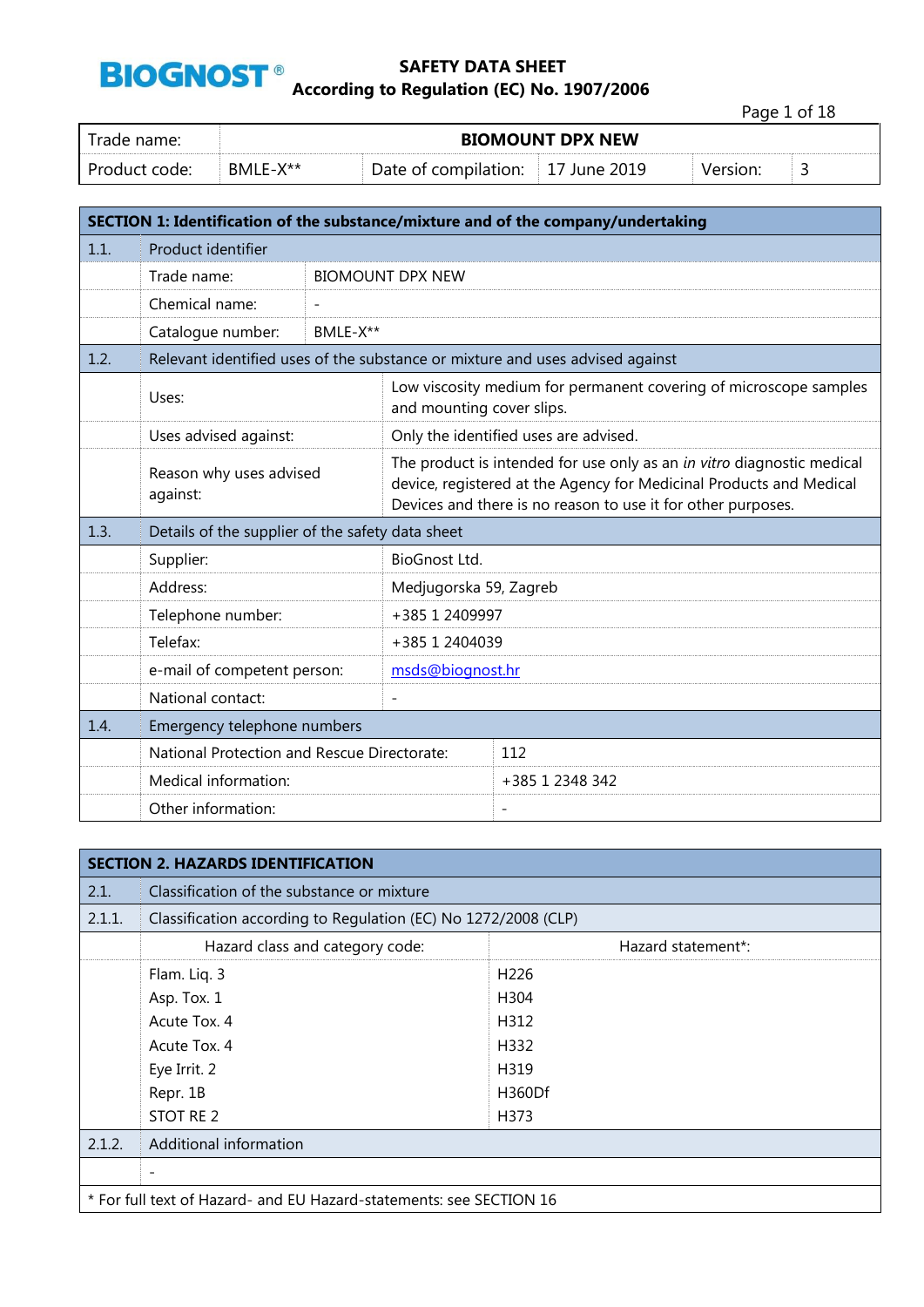

Page 2 of 18

| Trade name:   | <b>BIOMOUNT DPX NEW</b> |                                           |  |          |    |
|---------------|-------------------------|-------------------------------------------|--|----------|----|
| Product code: | BMLE-X**                | Date of compilation: $\vert$ 17 June 2019 |  | Version: | ــ |

| 2.2. | Label elements                          |                                                                                                                                                                                                                                                                                                                                                                                                               |
|------|-----------------------------------------|---------------------------------------------------------------------------------------------------------------------------------------------------------------------------------------------------------------------------------------------------------------------------------------------------------------------------------------------------------------------------------------------------------------|
|      | Product identification:                 | <b>BIOMOUNT DPX NEW</b>                                                                                                                                                                                                                                                                                                                                                                                       |
|      | Identification number:                  | $\overline{a}$                                                                                                                                                                                                                                                                                                                                                                                                |
|      | Authorisation number:                   | ÷,                                                                                                                                                                                                                                                                                                                                                                                                            |
|      | Hazard pictograms:                      | GHS02<br>GHS07<br>GHS08                                                                                                                                                                                                                                                                                                                                                                                       |
|      | Signal word:                            | Danger                                                                                                                                                                                                                                                                                                                                                                                                        |
|      | Hazard statement:                       | H226<br>Flammable liquid and vapor.<br>May be fatal if swallowed and enters airways.<br>H304<br>H312+H332 Harmful in contact with skin or if inhaled.<br>H319<br>Causes serious eye irritation.<br>H360Df May damage the unborn child. Suspected of damaging<br>fertility.<br>H373<br>May cause damage to organs through prolonged or repeated<br>exposure.                                                   |
|      | Precautionary statements:               | P210<br>Keep away from heat, hot surfaces, sparks, open flames and<br>other ignition sources. No smoking.<br>Wear protective gloves/protective clothing/eye/protection/face<br>P280<br>protection.<br>P301+P330+P331 IF SWALLOWED: Rinse mouth. Do NOT induce<br>vomiting.<br>P302 + P352 IF ON SKIN: Wash with plenty of soap and water.<br>P308+P313 IF exposed or concerned: Get medical advice/attention. |
|      | Supplemetal hazard<br>information (EU): | $\overline{a}$                                                                                                                                                                                                                                                                                                                                                                                                |
| 2.3. | Other hazards                           |                                                                                                                                                                                                                                                                                                                                                                                                               |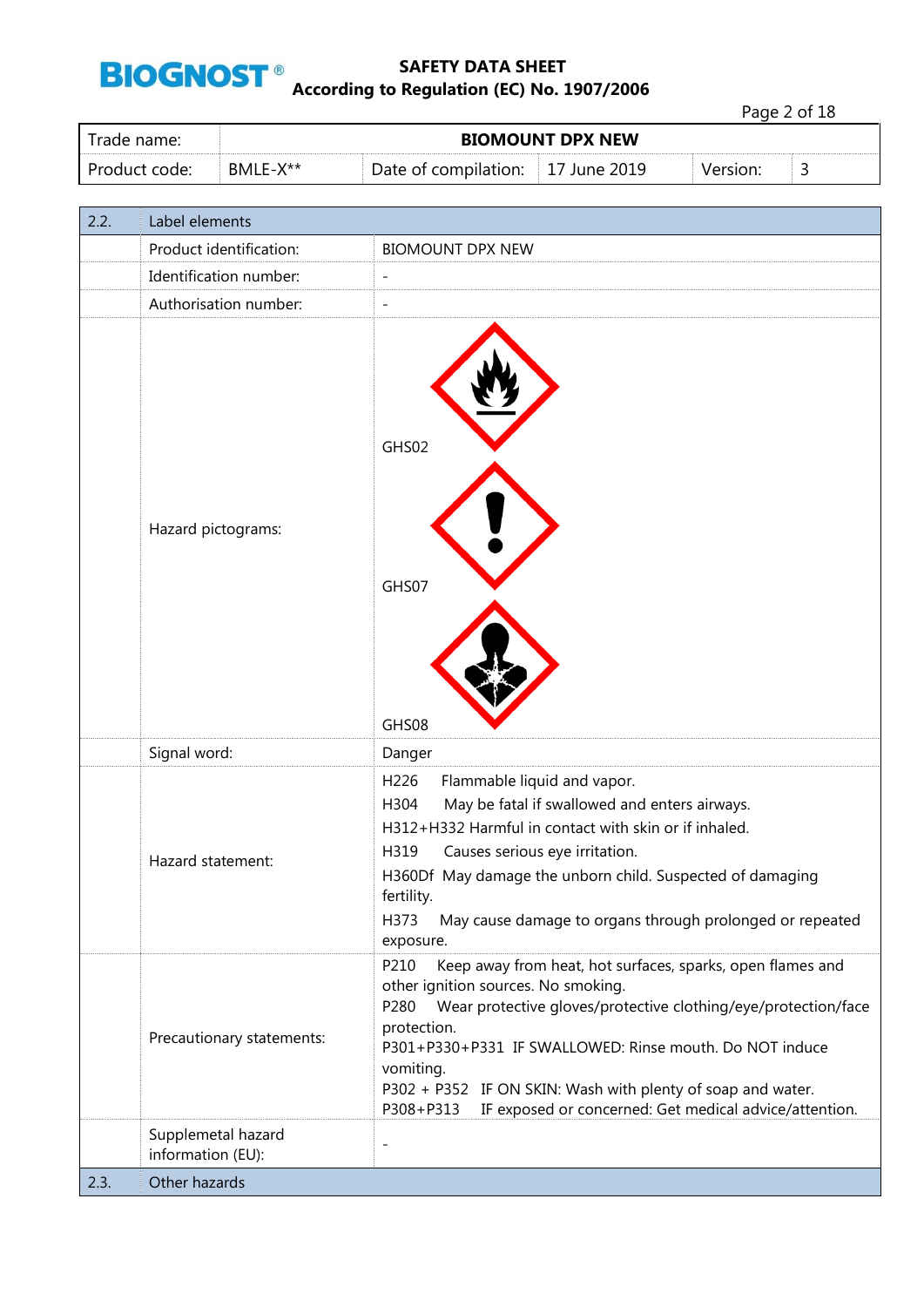

Page 3 of 18

| I Trade name: | <b>BIOMOUNT DPX NEW</b> |                                   |  |          |  |
|---------------|-------------------------|-----------------------------------|--|----------|--|
| Product code: | BMLE-X**                | Date of compilation: 17 June 2019 |  | Version: |  |
|               |                         |                                   |  |          |  |

-

| <b>SECTION 3. Composition/information on ingredients</b> |                                  |                                   |                     |                                                                                                                                                                                       |  |  |
|----------------------------------------------------------|----------------------------------|-----------------------------------|---------------------|---------------------------------------------------------------------------------------------------------------------------------------------------------------------------------------|--|--|
| CAS/<br>EC/<br>Index number                              | <b>REACH Registration</b><br>No. | Weight %<br>content (or<br>range) | Identification name | Classification according to<br>Regulation (EC) No 1272/2008<br>(CLP)                                                                                                                  |  |  |
| 1330-20-7/<br>$215 - 535 - 7/$<br>601-022-00-9           | 01-2119488216-32-<br><b>XXXX</b> | $> 50 \%$                         | xylene              | Flam. Lig. 3; H226<br>Asp. Tox. 1; H304<br>Acute Tox. 4 ; H312<br>Acute Tox. 4, H332<br>Skin Irrit. 2; H315<br>Eye Irrit. 2; H319<br><b>STOT SE 3; H335</b><br><b>STOT RE 2; H373</b> |  |  |
| $84 - 74 - 2/$<br>201-557-4/<br>607-318-00-4             |                                  | $< 10 \%$                         | dibutyl phthalate   | Repr. 1B; H360Df<br>Aquatic Acute 1; H400                                                                                                                                             |  |  |

| <b>SECTION 4. First aid measures</b> |                                       |                                                                                                                                                                                                                  |  |  |
|--------------------------------------|---------------------------------------|------------------------------------------------------------------------------------------------------------------------------------------------------------------------------------------------------------------|--|--|
| 4.1.                                 | Description of first aid measures     |                                                                                                                                                                                                                  |  |  |
|                                      | General notes:                        | Symptoms of poisoning may even occur after several hours; therefore<br>medical observation for at least 48 hours after the accident. Immediately<br>remove any clothing soiled by the product.                   |  |  |
|                                      | Following inhalation:                 | Supply fresh air. If required, provide artificial respiration. Keep patient<br>warm. Consult doctor if symptoms persist. In case of unconsciousness place<br>patient stably in side position for transportation. |  |  |
|                                      | Following skin contact:               | Remove contaminated clothing. Immediately wash with plenty of water and<br>soap and rinse thoroughly. If symptoms persist, consult a doctor.                                                                     |  |  |
|                                      | Following eye contact:                | Rinse opened eye for several minutes under running water. If symptoms<br>persist, consult a doctor.                                                                                                              |  |  |
|                                      | Following ingestion:                  | DO NOT induce vomiting. If symptoms persist, consult a doctor.                                                                                                                                                   |  |  |
|                                      | Self-protection of the first<br>aider | Avoid direct contact with the chemical; use appropriate protective<br>equipment described in Section 8.                                                                                                          |  |  |
| 4.2.                                 |                                       | Most important symptoms and effects, both acute and delayed                                                                                                                                                      |  |  |
|                                      | Following inhalation:                 | High concentration vapor inhalation may cause headache, dizziness,<br>difficult breathing and unconsciousness.                                                                                                   |  |  |
|                                      | Following skin contact:               | Causes skin irritation, redness, swelling. Prolonged or repeated contact<br>causes defatting and dry skin.                                                                                                       |  |  |
|                                      | Following eye contact:                | Vapors irritate eyes. Splashing may cause irritation and redness.                                                                                                                                                |  |  |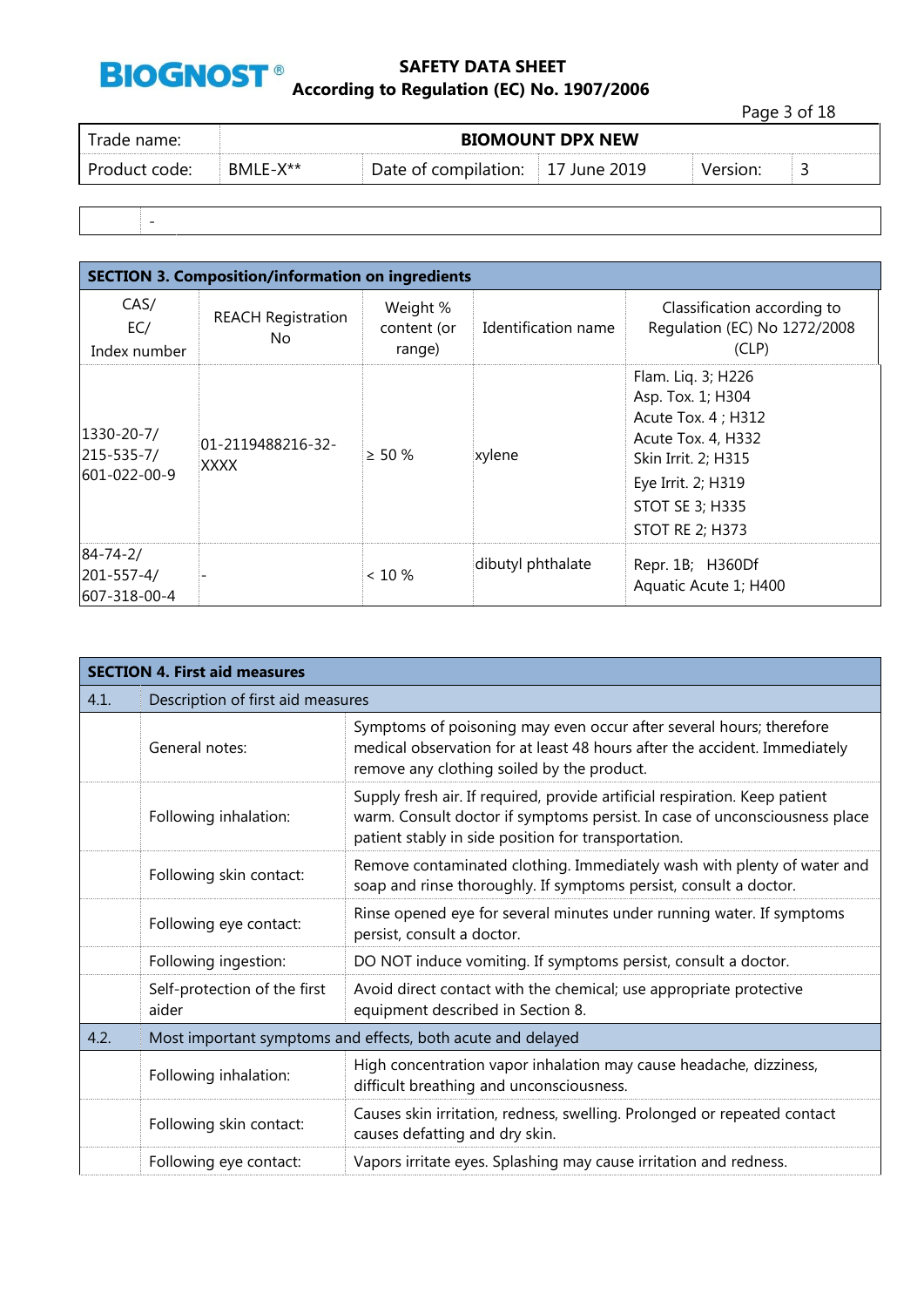

Page 4 of 18

| rade name: l  | <b>BIOMOUNT DPX NEW</b> |                      |                          |          |  |
|---------------|-------------------------|----------------------|--------------------------|----------|--|
| Product code: | BMLE-X**                | Date of compilation: | $\parallel$ 17 June 2019 | Version: |  |

|      | Following ingestion:                                                       | Nausea, vomiting (danger of aspiration), diarrhoea. Aspiration may cause<br>headache, vertigo, nausea, dazed feeling-unconsciousness/coma, possible<br>hypothermia, reactions to the heart/circulatory system such as vasodilation<br>(flush), hypotension, arrhythmia (possible ventricular fibrillation through<br>cardiac sensitization), danger of central respiratory paralysis or of cardiac<br>arrest; functional disturbance to the liver and kidneys and persistent<br>disturbance to the CNS as sequelae. |  |
|------|----------------------------------------------------------------------------|---------------------------------------------------------------------------------------------------------------------------------------------------------------------------------------------------------------------------------------------------------------------------------------------------------------------------------------------------------------------------------------------------------------------------------------------------------------------------------------------------------------------|--|
| 4.3. | Indication of any immediate medical attention and special treatment needed |                                                                                                                                                                                                                                                                                                                                                                                                                                                                                                                     |  |
|      | No further relevant information available.                                 |                                                                                                                                                                                                                                                                                                                                                                                                                                                                                                                     |  |

| <b>SECTION 5. Firefighting measures</b> |                                                                                              |                                                                                                  |  |  |  |
|-----------------------------------------|----------------------------------------------------------------------------------------------|--------------------------------------------------------------------------------------------------|--|--|--|
| 5.1.                                    | Extinguishing media                                                                          |                                                                                                  |  |  |  |
|                                         | Suitable extinguishing media:                                                                | $CO2$ , powder or water spray. Fight larger fires with water spray or<br>alcohol resistant foam. |  |  |  |
|                                         | Unsuitable extinguishing media:                                                              | water with full jet                                                                              |  |  |  |
| 5.2.                                    | Special hazards arising from the substance or mixture                                        |                                                                                                  |  |  |  |
|                                         | Hazardous by products of fire:                                                               | Formation of toxic gases is possible during heating or in case of<br>fire.                       |  |  |  |
| 5.3.                                    | Advice for firefighters                                                                      |                                                                                                  |  |  |  |
|                                         | Use a self-contained open-circuit compressed air breathing apparatus and fireproof clothing. |                                                                                                  |  |  |  |
| 5.4.                                    | Additional information                                                                       |                                                                                                  |  |  |  |
|                                         | Collect contaminated firefighting water separately.                                          |                                                                                                  |  |  |  |
|                                         | Do not contaminate the environment with extinguishing media.                                 |                                                                                                  |  |  |  |

|        | <b>SECTION 6. Accidental release measures</b>                                                                             |                                                                                                                                                                                                                                                              |  |  |  |
|--------|---------------------------------------------------------------------------------------------------------------------------|--------------------------------------------------------------------------------------------------------------------------------------------------------------------------------------------------------------------------------------------------------------|--|--|--|
| 6.1.   | Personal precautions, protective equipment and emergency procedures                                                       |                                                                                                                                                                                                                                                              |  |  |  |
| 6.1.1. | For non-emergency personnel                                                                                               |                                                                                                                                                                                                                                                              |  |  |  |
|        | Protective equipment:                                                                                                     | Use personal protective equipment (see Section 8). Keep<br>unprotected persons away.                                                                                                                                                                         |  |  |  |
|        | Accident prevention methods:                                                                                              | Evacuate members of all non-essential personnel and those<br>members without protective equipment. Do not breathe in vapor,<br>ensure adequate ventilation and avoid contact with skin and eyes.<br>Remove all sources of sparks and ignition. Do not smoke. |  |  |  |
|        | Emergency procedures:                                                                                                     | Mark the area using proper signs.                                                                                                                                                                                                                            |  |  |  |
| 6.1.2. | For emergency responders:                                                                                                 |                                                                                                                                                                                                                                                              |  |  |  |
|        | Use protective equipment; in case of inadequate ventilation use adequate airways protective equipment<br>(see Section 8). |                                                                                                                                                                                                                                                              |  |  |  |
| 6.2.   | Environmental precautions:                                                                                                |                                                                                                                                                                                                                                                              |  |  |  |
|        | Protection and Rescue Directorate (NPRD) on 112.                                                                          | Do not dispose of in sewage, drainage system and waterways. In case of large spillage contact National                                                                                                                                                       |  |  |  |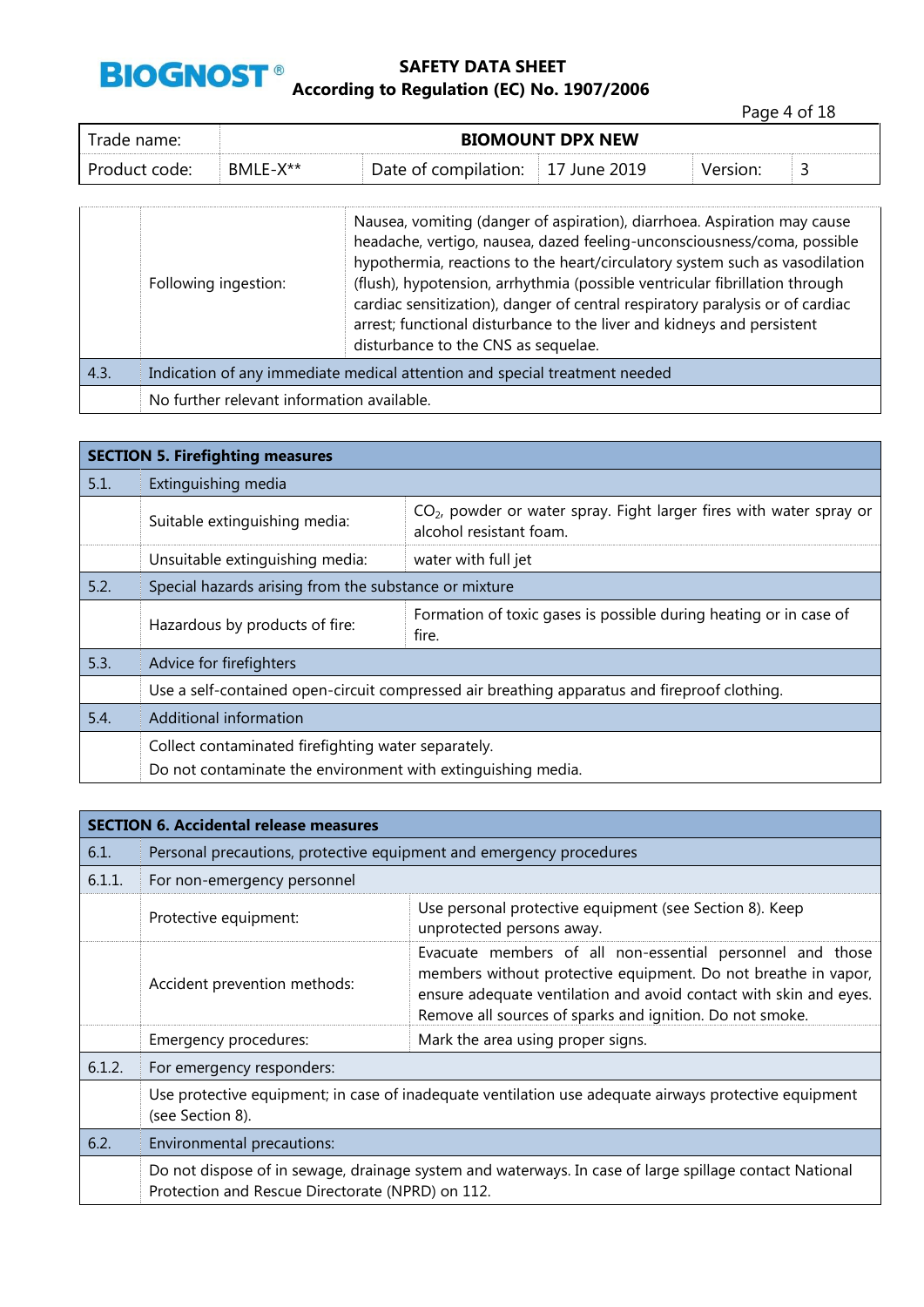

Page 5 of 18

| Trade name:     | <b>BIOMOUNT DPX NEW</b> |                      |              |          |   |
|-----------------|-------------------------|----------------------|--------------|----------|---|
| . Product code: | BMLE-X**                | Date of compilation: | 17 June 2019 | Version: | ٮ |

| 6.3.   |                                                        | Methods and materials for containment and cleaning up                                                                                                                                                                                                                                                                                                                                                                                                           |  |
|--------|--------------------------------------------------------|-----------------------------------------------------------------------------------------------------------------------------------------------------------------------------------------------------------------------------------------------------------------------------------------------------------------------------------------------------------------------------------------------------------------------------------------------------------------|--|
| 6.3.1. | Bunding, covering of<br>drains; capping<br>procedures: | Sand or clay barriers.                                                                                                                                                                                                                                                                                                                                                                                                                                          |  |
| 6.3.2. | Cleaning up:                                           | Contain spillage, and then collect with an electrically protected vacuum<br>cleaner or by wet-brushing and place the waste material in tightly closed<br>impermeable containers. Store the substance in well ventilated storage<br>rooms until disposal. Submit for disposal to the legal persons authorized by<br>the Ministry of Environmental and Nature Protection. After disposal of the<br>products, wash the area and and involved materials with water. |  |
| 6.3.3. | Other information:                                     | Do not use tools that may cause sparks.                                                                                                                                                                                                                                                                                                                                                                                                                         |  |
| 6.4.   | Reference to other sections                            |                                                                                                                                                                                                                                                                                                                                                                                                                                                                 |  |
|        | See Section 7 for information on safe handling.        |                                                                                                                                                                                                                                                                                                                                                                                                                                                                 |  |
|        |                                                        | See Section 8 for information on personal protection equipment.                                                                                                                                                                                                                                                                                                                                                                                                 |  |
|        | See Section 13 for disposal information.               |                                                                                                                                                                                                                                                                                                                                                                                                                                                                 |  |

|        | <b>SECTION 7. Handling and storage</b>                                                           |                                                                       |                                                                                                                                                                                      |  |  |
|--------|--------------------------------------------------------------------------------------------------|-----------------------------------------------------------------------|--------------------------------------------------------------------------------------------------------------------------------------------------------------------------------------|--|--|
| 7.1.   | Precautions for safe handling                                                                    |                                                                       |                                                                                                                                                                                      |  |  |
| 7.1.1. | <b>Protection measures</b>                                                                       |                                                                       |                                                                                                                                                                                      |  |  |
|        | Measures to prevent fire:                                                                        |                                                                       | Use in well ventilated storage rooms. Keep<br>away from sources of heat and ignition.<br>Carry out measures for preventing static<br>electricity.                                    |  |  |
|        | Measures to prevent aerosol and dust generation:                                                 |                                                                       | Secure proper ventilation.                                                                                                                                                           |  |  |
|        | Measures to protect the environment:                                                             |                                                                       | Prevent spilling into the sewage system and<br>waterways.                                                                                                                            |  |  |
|        | Other measures:                                                                                  |                                                                       |                                                                                                                                                                                      |  |  |
| 7.1.2. | Advice on general occupational hygiene:                                                          |                                                                       |                                                                                                                                                                                      |  |  |
|        | Do not eat, drink or smoke in the workspace. Thoroughly wash hands after work and before eating. |                                                                       |                                                                                                                                                                                      |  |  |
| 7.2.   | Conditions for safe storage, including any incompatibilities                                     |                                                                       |                                                                                                                                                                                      |  |  |
|        | Technical measures and storage conditions:                                                       |                                                                       | Keep in tightly closed and upright set containers in a<br>well ventilated storage rooms, and away from sources<br>of heat, sunlight, and other incompatible substances.              |  |  |
|        | Packaging materials:                                                                             |                                                                       | Manufacturer's original packaging.                                                                                                                                                   |  |  |
|        | Requirements for storage rooms and vessels:                                                      | Keep away from food and drink. Keep the containers<br>tightly closed. |                                                                                                                                                                                      |  |  |
|        | Advices for storage equipment:                                                                   |                                                                       | The storage must be made of hard material; floors<br>must be resistant to chemicals. There must be no<br>drain that directly leads into sewage system. Secure<br>proper ventilation. |  |  |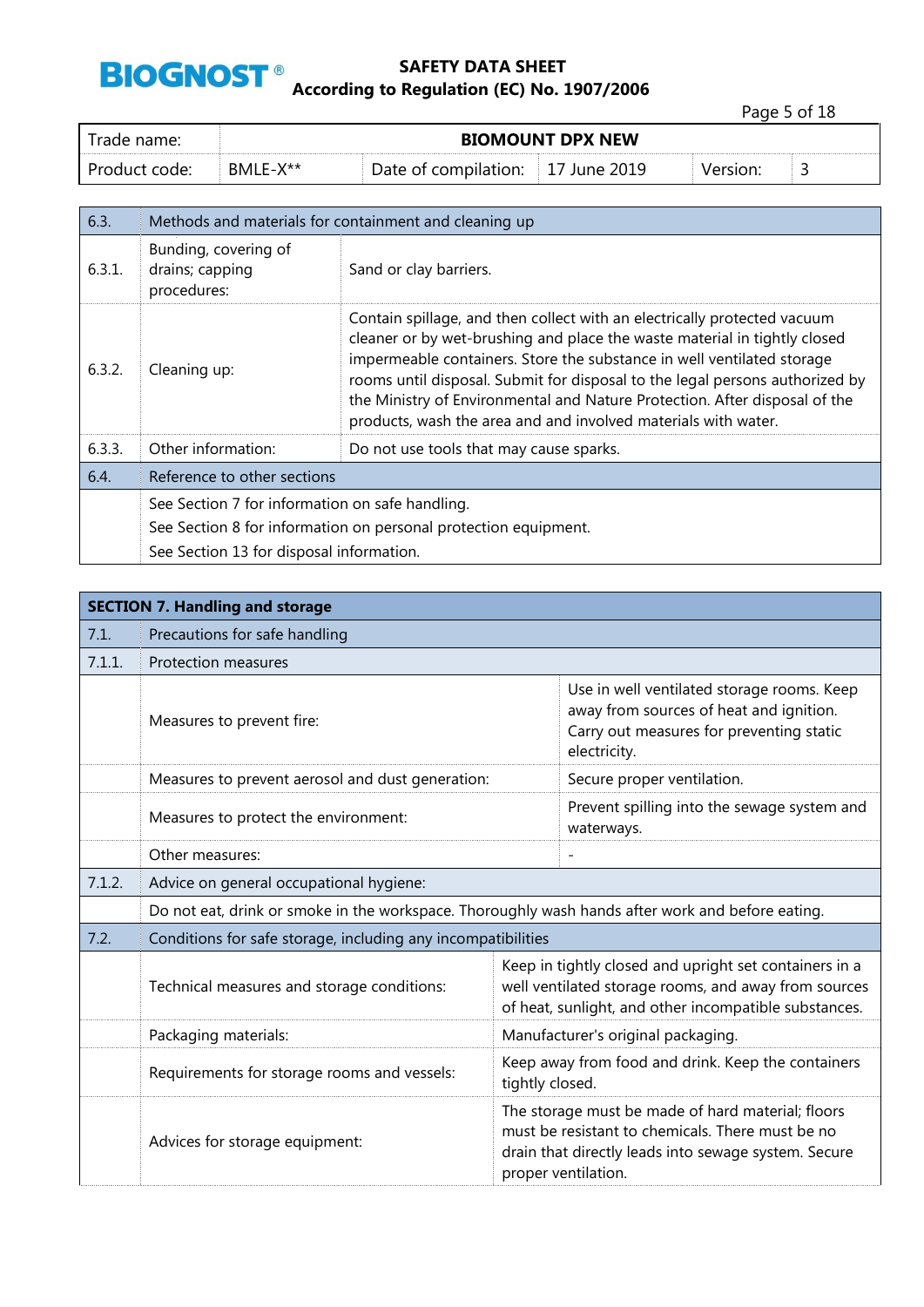

Page 6 of 18

| Trade name: I | <b>BIOMOUNT DPX NEW</b> |                      |              |          |   |
|---------------|-------------------------|----------------------|--------------|----------|---|
| Product code: | BMLE-X**                | Date of compilation: | 17 June 2019 | Version: | ັ |

|      | Further information on storage conditions: | Do not place the unused material in the storage room<br>and do not use empty containers for storing other<br>chemicals. Do not store with incompatible materials<br>(see Section 10). |
|------|--------------------------------------------|---------------------------------------------------------------------------------------------------------------------------------------------------------------------------------------|
| 7.3. | Specific end use(s)                        |                                                                                                                                                                                       |
|      | Recommendations:                           |                                                                                                                                                                                       |
|      | Industrial sector specific solutions:      | -                                                                                                                                                                                     |

| <b>SECTION 8. Exposure controls/personal protection</b>              |                                            |                       |                          |                         |                                                         |                                                                                                                                                 |                                 |
|----------------------------------------------------------------------|--------------------------------------------|-----------------------|--------------------------|-------------------------|---------------------------------------------------------|-------------------------------------------------------------------------------------------------------------------------------------------------|---------------------------------|
| 8.1.                                                                 | Control parameters                         |                       |                          |                         |                                                         |                                                                                                                                                 |                                 |
| Substance                                                            |                                            | CAS No                |                          |                         | Occupational exposure limit<br>values/short term values |                                                                                                                                                 | <b>Biological limit values</b>  |
|                                                                      |                                            |                       |                          | ppm                     | $mg/m^3$                                                |                                                                                                                                                 |                                 |
| Xylene (all isomers)                                                 |                                            | 1330-20-7             |                          | 50/100                  | 220/440                                                 | 1.50 mg/L (14.13 µmol/L) xylene,<br>blood, end of shift<br>1.50 g/g (0.88 mol/mol)<br>creatinine (methyl hippuric acid,<br>urine, end of shift) |                                 |
| Dibutyl phthalate                                                    |                                            | $84 - 74 - 2$         |                          | -/-                     | 5/10                                                    | $\overline{a}$                                                                                                                                  |                                 |
|                                                                      |                                            |                       |                          |                         |                                                         |                                                                                                                                                 |                                 |
| Substance:<br>$\overline{\phantom{a}}$                               |                                            |                       |                          |                         |                                                         |                                                                                                                                                 |                                 |
| EC No:<br>$\overline{a}$                                             |                                            | CAS No:               | $\overline{a}$           |                         |                                                         |                                                                                                                                                 |                                 |
| <b>DNEL</b>                                                          |                                            |                       |                          |                         |                                                         |                                                                                                                                                 |                                 |
|                                                                      |                                            |                       |                          | <b>Industrial</b>       |                                                         |                                                                                                                                                 |                                 |
| Route of exposure:                                                   |                                            | Acute effect<br>local | Acute effect<br>systemic |                         | Chronic effect<br>local                                 |                                                                                                                                                 | Chronic effect<br>systemic      |
| Oral                                                                 | $\overline{\phantom{0}}$                   |                       | $\overline{\phantom{0}}$ |                         | $\overline{a}$                                          |                                                                                                                                                 | $\overline{a}$                  |
| Inhalation                                                           | 289 mg/m $3$<br>(xylene)                   |                       |                          |                         | $\overline{\phantom{a}}$                                |                                                                                                                                                 | 77 mg/m $3$ (xylene)            |
| Dermal                                                               |                                            |                       | $\sim$                   |                         | $\overline{\phantom{a}}$                                |                                                                                                                                                 | 180 mg/kg (xylene)              |
| Critical physical parameters: solubility, flammability, corrosivity: |                                            |                       |                          |                         | $\overline{a}$                                          |                                                                                                                                                 |                                 |
|                                                                      |                                            |                       |                          | <b>Consumer</b>         |                                                         |                                                                                                                                                 |                                 |
| Acute effect<br>Route of exposure:<br>local                          |                                            |                       | Acute effect<br>systemic | Chronic effect<br>local |                                                         | Chronic effect<br>systemic                                                                                                                      |                                 |
| Oral                                                                 | $\overline{\phantom{a}}$<br>$\overline{a}$ |                       |                          | $\overline{a}$          |                                                         | $\overline{\phantom{a}}$                                                                                                                        |                                 |
| Inhalation                                                           | 174 mg/m $3$<br>(xylene)                   |                       | $\overline{\phantom{a}}$ |                         | $\overline{\phantom{a}}$                                |                                                                                                                                                 | 14,8 mg/m <sup>3</sup> (xylene) |
| Dermal                                                               |                                            |                       | $\overline{\phantom{0}}$ |                         | $\overline{\phantom{a}}$                                |                                                                                                                                                 | 108 mg/kg (xylene)              |
| <b>PNEC</b>                                                          |                                            |                       |                          |                         |                                                         |                                                                                                                                                 |                                 |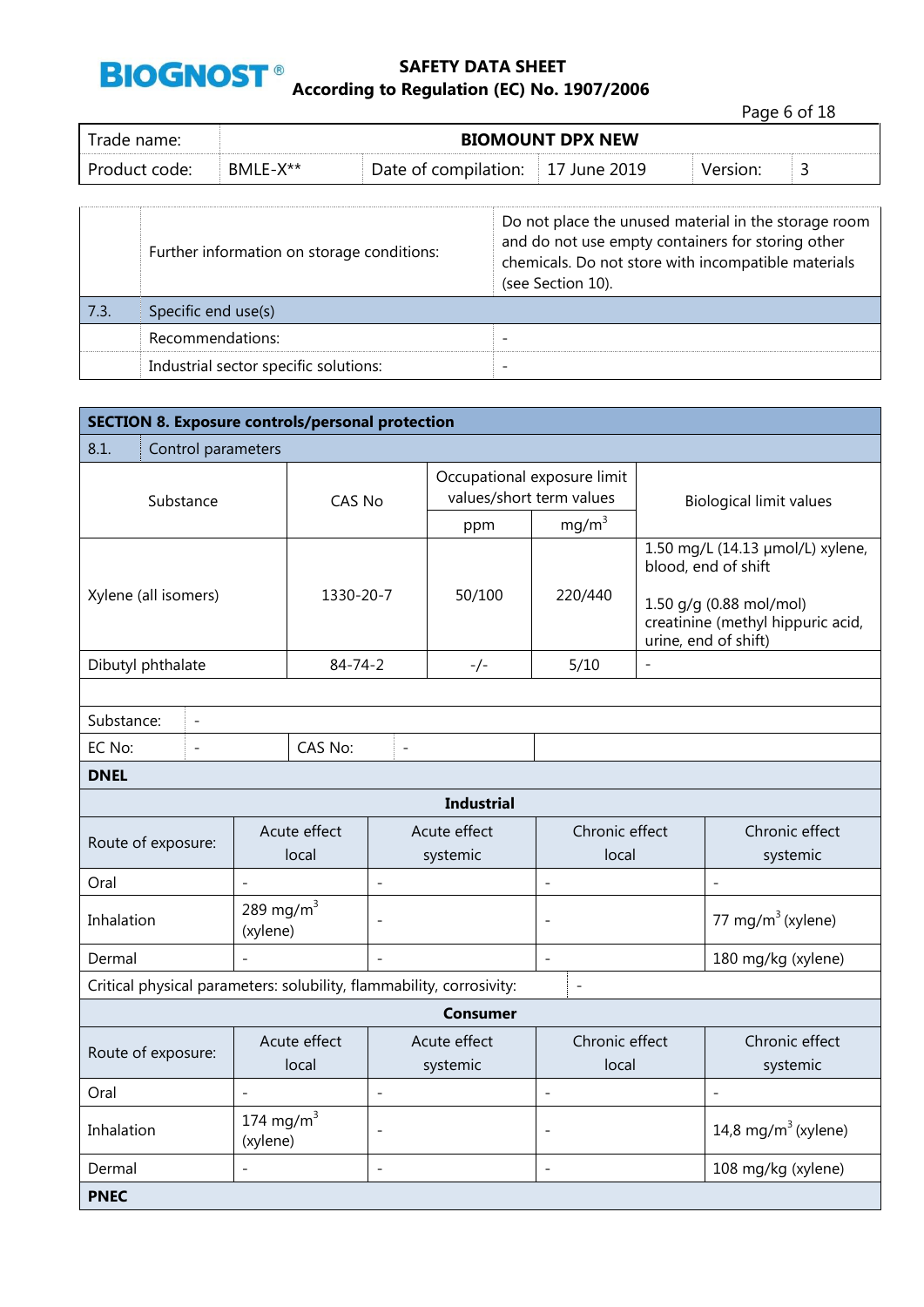

|               |          |                                   |                         |          | Page 7 of 18 |  |
|---------------|----------|-----------------------------------|-------------------------|----------|--------------|--|
| Trade name:   |          |                                   | <b>BIOMOUNT DPX NEW</b> |          |              |  |
| Product code: | BMLE-X** | Date of compilation: 17 June 2019 |                         | Version: |              |  |

|                      | Environmental protection target                                                      |                | <b>PNEC</b>                                                                                                                                                                                                                                                                                                                                             |  |  |
|----------------------|--------------------------------------------------------------------------------------|----------------|---------------------------------------------------------------------------------------------------------------------------------------------------------------------------------------------------------------------------------------------------------------------------------------------------------------------------------------------------------|--|--|
| Fresh water          |                                                                                      |                | 0.327 mg/l<br>(xylene)                                                                                                                                                                                                                                                                                                                                  |  |  |
| Freshwater sediments |                                                                                      |                | 12.46 mg/kg (xylene)                                                                                                                                                                                                                                                                                                                                    |  |  |
| Marine water         |                                                                                      |                | 0.327 mg/l<br>(xylene)                                                                                                                                                                                                                                                                                                                                  |  |  |
| Marine sediments     |                                                                                      |                | 12.46 mg/kg (xylene)                                                                                                                                                                                                                                                                                                                                    |  |  |
| Food chain           |                                                                                      |                | $0.327$ mg/l<br>(xylene)                                                                                                                                                                                                                                                                                                                                |  |  |
|                      | Microorganisms in sewage treatment                                                   |                | 6.58 mg/l<br>(xylene)                                                                                                                                                                                                                                                                                                                                   |  |  |
| Soil (agricultural)  |                                                                                      |                | 2.31 mg/kg (xylene)                                                                                                                                                                                                                                                                                                                                     |  |  |
| Air                  |                                                                                      |                | No information available                                                                                                                                                                                                                                                                                                                                |  |  |
|                      |                                                                                      |                |                                                                                                                                                                                                                                                                                                                                                         |  |  |
| 8.2.                 | Exposure controls                                                                    |                |                                                                                                                                                                                                                                                                                                                                                         |  |  |
| 8.2.1.               | Appropriate engineering controls                                                     |                |                                                                                                                                                                                                                                                                                                                                                         |  |  |
|                      | Substance/mixture related<br>measures to prevent exposure<br>during identified uses: | the workspace. | Use personal protective equipment. Do not eat, drink or smoke in                                                                                                                                                                                                                                                                                        |  |  |
|                      | Structural measures to prevent<br>exposure:                                          |                | No information available                                                                                                                                                                                                                                                                                                                                |  |  |
|                      | Organisational measures to<br>prevent exposure:                                      |                | Organization of work in order to reduce other worker's influence<br>during work process.                                                                                                                                                                                                                                                                |  |  |
|                      | Technical measures to prevent<br>exposure:                                           |                | Secure proper workspace ventilation in order to keep<br>concentration levels in air below permitted levels.                                                                                                                                                                                                                                             |  |  |
| 8.2.2.               | Personal protection equipment:                                                       |                |                                                                                                                                                                                                                                                                                                                                                         |  |  |
| 8.2.2.1.             | Eye and face protection:                                                             |                | Face shield and safety glasses Use equipment for eye protection<br>tested and approved under appropriate government standards<br>such as EN 166(EU)                                                                                                                                                                                                     |  |  |
| 8.2.2.2.             | Skin protection                                                                      |                |                                                                                                                                                                                                                                                                                                                                                         |  |  |
|                      | Hand protection:                                                                     |                | Gloves must be inspected prior to use. Use proper glove removal<br>technique (without touching glove's outer surface) to avoid skin<br>contact with this product. The selected protective gloves have to<br>satisfy the specifications of EU Directive 89/686/EEC and the<br>standard EN 374 derived from it.<br>Full contact:<br>Glove material: Viton |  |  |
|                      |                                                                                      |                | Glove thickness: 0.7 mm<br>Break through time: 480 min<br>Splash contact:<br>Glove material: Nitrile rubber<br>Glove thickness: 0.4 mm<br>Break through time: 35 min                                                                                                                                                                                    |  |  |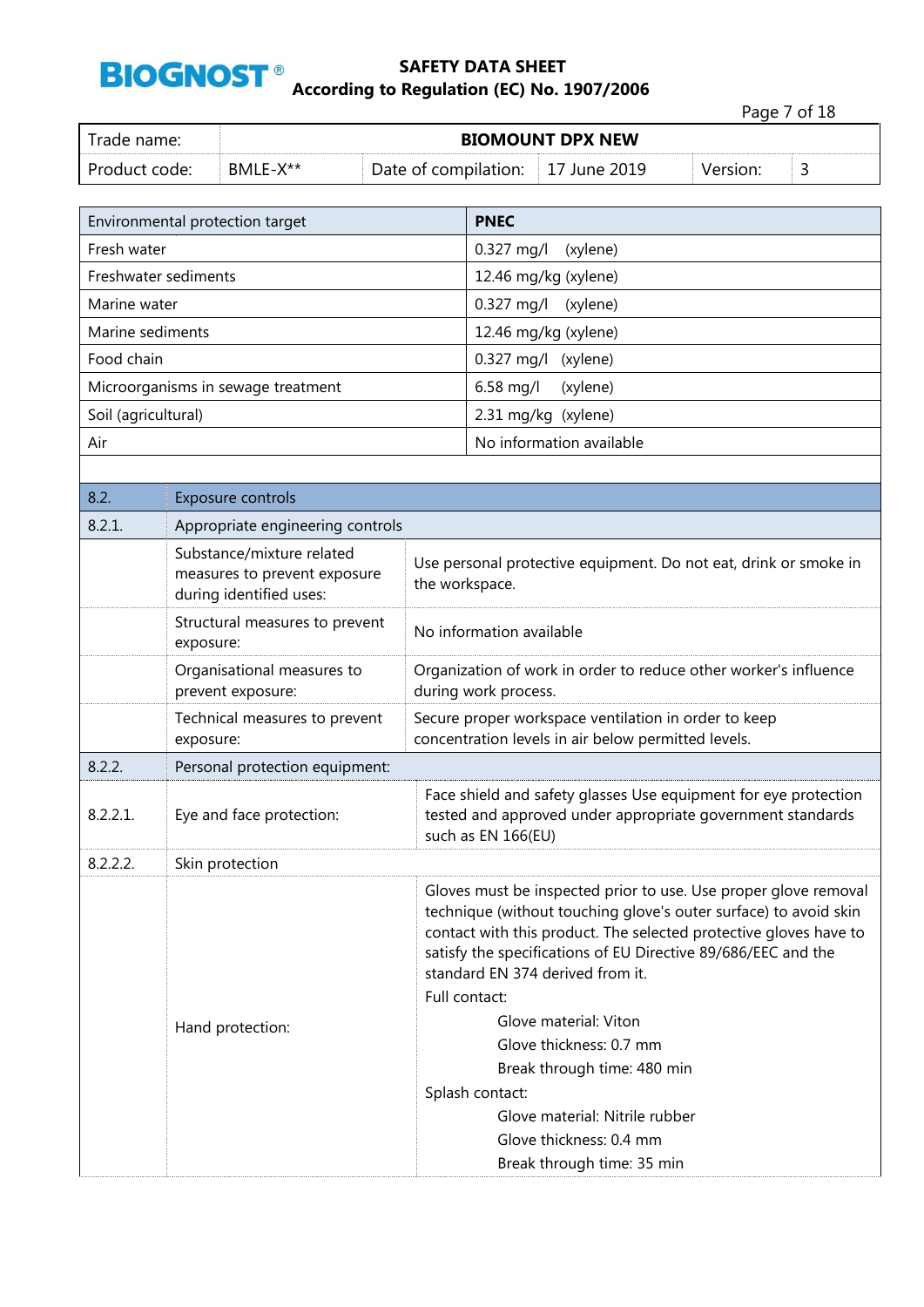

Page 8 of 18

| frade name:   | <b>BIOMOUNT DPX NEW</b> |                      |              |          |  |
|---------------|-------------------------|----------------------|--------------|----------|--|
| Product code: | BMLE-X**                | Date of compilation: | 17 June 2019 | Version: |  |

|          | Other skin protection:                                     | Complete suit protecting against chemicals, flame retardant<br>antistatic protective clothing (EN 13688). The type of protective<br>equipment must be selected according to the concentration and<br>amount of the dangerous substance at the specific workplace.                                                       |
|----------|------------------------------------------------------------|-------------------------------------------------------------------------------------------------------------------------------------------------------------------------------------------------------------------------------------------------------------------------------------------------------------------------|
| 8.2.2.3. | Respiratory protection:                                    | Where risk assessment shows air-purifying respirators are<br>appropriate use type ABEK (EN 14387) respirator cartridges as a<br>backup to engine protection, use a full-face supplied air<br>respirator. Use respirators and components tested and approved<br>under appropriate government standards such as CEN (EU). |
| 8.2.2.4. | Thermal hazards:                                           | No information available                                                                                                                                                                                                                                                                                                |
| 8.2.3.   | Environmental exposure controls                            |                                                                                                                                                                                                                                                                                                                         |
|          | Substance/mixture related<br>measures to prevent exposure: | See Section 6                                                                                                                                                                                                                                                                                                           |
|          | Structural measures to prevent<br>exposure:                | Use modern equipment.                                                                                                                                                                                                                                                                                                   |
|          | Organisational measures to<br>prevent exposure:            | Adapt the work process to the required working conditions of<br>the workplace.                                                                                                                                                                                                                                          |
|          | Technical measures to prevent<br>exposure:                 | See Section 6                                                                                                                                                                                                                                                                                                           |

|      | <b>SECTION 9. Physical and chemical properties</b>    |                          |                          |  |  |  |
|------|-------------------------------------------------------|--------------------------|--------------------------|--|--|--|
| 9.1. | Information on basic physical and chemical properties |                          |                          |  |  |  |
|      |                                                       | Value                    | Method                   |  |  |  |
|      | Physical state:                                       | liquid                   | No information available |  |  |  |
|      | Colour:                                               | colorless                | No information available |  |  |  |
|      | Odour:                                                | aromatic                 | No information available |  |  |  |
|      | Odour threshold:                                      | No information available | No information available |  |  |  |
|      | pH:                                                   | No information available | No information available |  |  |  |
|      | Melting point / freezing point;                       | No information available | No information available |  |  |  |
|      | Initial boiling point and boiling range:              | No information available | No information available |  |  |  |
|      | Flash point:                                          | 29 °C                    | No information available |  |  |  |
|      | Evaporation rate:                                     | No information available | No information available |  |  |  |
|      | Flammability (solid, gas):                            | No information available | No information available |  |  |  |
|      | Upper/lower flammability or explosive<br>limits:      | No information available | No information available |  |  |  |
|      | Vapour pressure:                                      | No information available | No information available |  |  |  |
|      | Vapour density:                                       | No information available | No information available |  |  |  |
|      | Relative density                                      | No information available | No information available |  |  |  |
|      | Bulk density:                                         | No information available | No information available |  |  |  |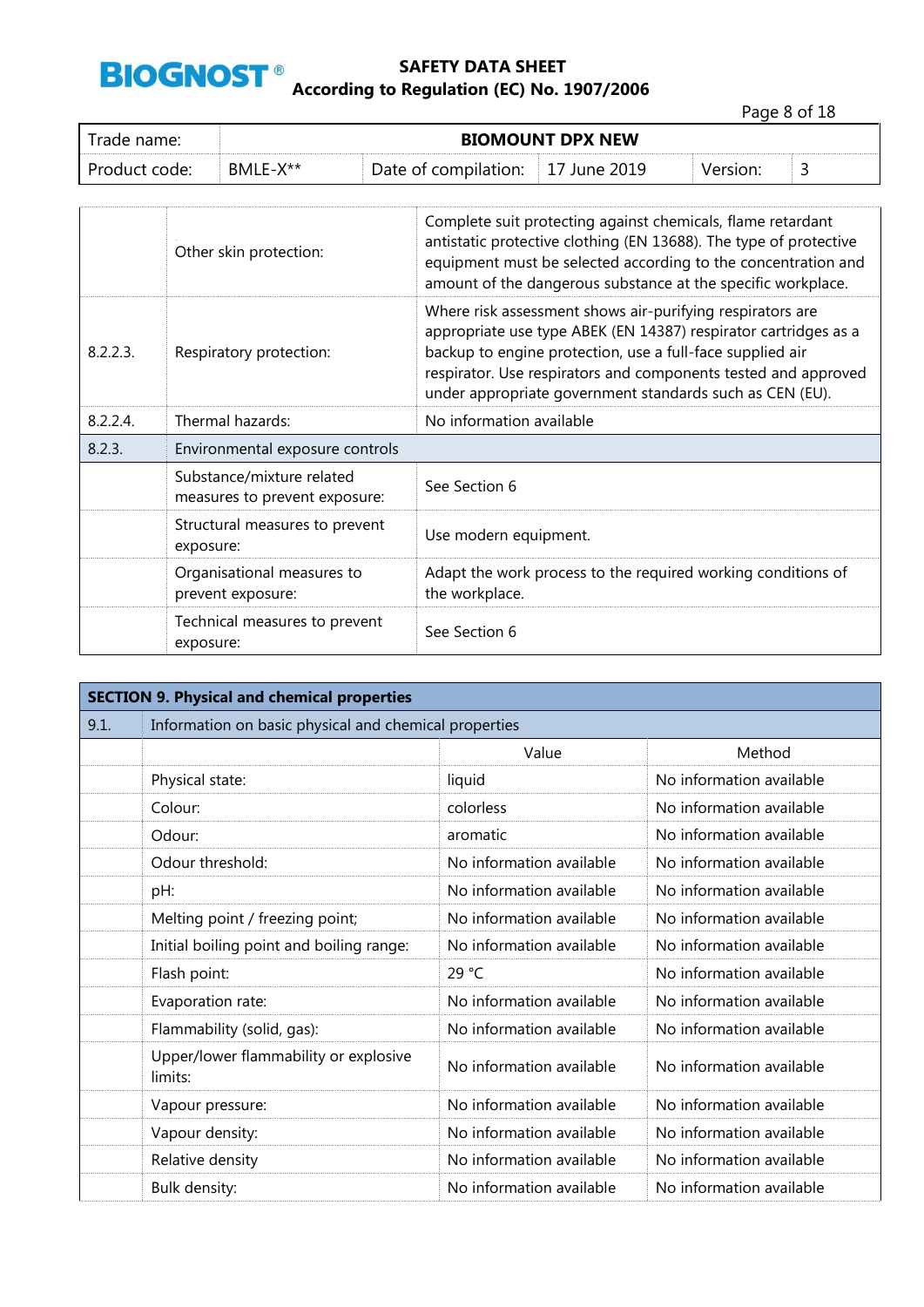

Page 9 of 18 Trade name: **BIOMOUNT DPX NEW** Product code: BMLE-X<sup>\*\*</sup> Date of compilation: 17 June 2019 Version: 3

|      | Solubility(ies):                                     | Insoluble in water       | No information available |
|------|------------------------------------------------------|--------------------------|--------------------------|
|      | Partition coefficient: n-octanol/water<br>(log Pow): | No information available | No information available |
|      | Auto-ignition temperature:                           | No information available | No information available |
|      | Decomposition temperature:                           | No information available | No information available |
|      | Viscosity:                                           | No information available | No information available |
|      | Explosive properties:                                | No information available | No information available |
|      | Oxidising properties:                                | No information available | No information available |
| 9.2. | Other information                                    |                          |                          |
|      |                                                      |                          |                          |

|       | <b>SECTION 10.: Stability and reactivity</b> |                                                                           |
|-------|----------------------------------------------|---------------------------------------------------------------------------|
| 10.1. | Reactivity:                                  | No relevant information available.                                        |
| 10.2. | Chemical stability:                          | The product is chemically stable under recommended storage<br>conditions. |
| 10.3. | Possibility of hazardous reactions:          | No dangerous reactions known.                                             |
| 10.4. | Conditions to avoid:                         | Sources of heat, flamesa and sparks.                                      |
| 10.5. | Incompatible materials:                      | Strong oxidizing agents.                                                  |
| 10.6. | Hazardous decomposition products:            | Carbon monoxide.                                                          |

|                       |                 | <b>SECTION 11. Toxicological information</b>                |         |                                                              |                             |                                            |
|-----------------------|-----------------|-------------------------------------------------------------|---------|--------------------------------------------------------------|-----------------------------|--------------------------------------------|
| 11.1.                 |                 | Information on toxicological effects                        |         |                                                              |                             |                                            |
|                       | Acute toxicity: |                                                             |         |                                                              |                             |                                            |
| Route of<br>exposure: |                 | Method                                                      | Species | Effective<br>Dose<br>$LD_{50}/LC_{50}$ or<br>$ATE_{mixture}$ | Exposure time               | Results                                    |
| Oral:                 |                 | No information<br>available                                 | rat     | $LD_{50}$                                                    | No information<br>available | 3.523 mg/kg (xylene)<br>8.000 mg/kg (DBP)  |
| Dermal:               |                 | No information<br>available                                 | rabbit  | $LD_{50}$                                                    | No information<br>available | 1.134 mg/kg (xylene)<br>20.860 mg/kg (DBP) |
| Inhalation:           |                 | No information<br>available                                 | rat     | $LC_{50}$                                                    | 4 h                         | 11.,23 mg/l (xylene)<br>15.68 mg/l (DBP)   |
|                       |                 |                                                             |         |                                                              |                             |                                            |
|                       |                 | Specific target organ toxicity - single exposure (STOT-SE): |         |                                                              |                             |                                            |
| Specific effects      |                 |                                                             |         |                                                              | Target organ                | <b>Note</b>                                |
| Oral:                 |                 | No information available                                    |         |                                                              | No information available    | $\overline{\phantom{a}}$                   |
| Dermal:               |                 | No information available                                    |         |                                                              | No information available    |                                            |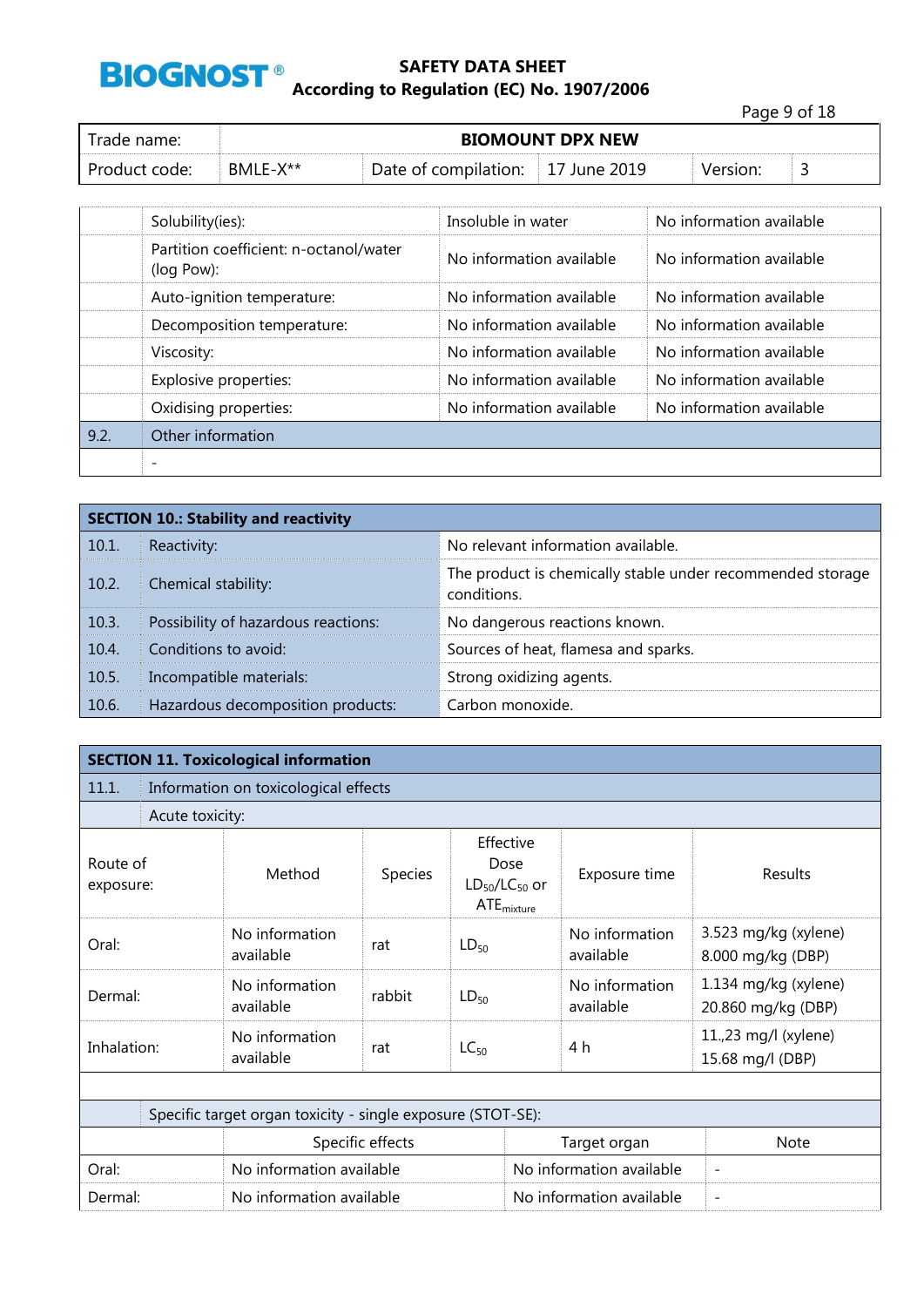

Page 10 of 18

| Trade name:                                               | <b>BIOMOUNT DPX NEW</b> |                                                                      |                                        |                            |                    |                                |                |                                                                                                                                                                                |                                                                                                                                                                                                                                                                                                        |
|-----------------------------------------------------------|-------------------------|----------------------------------------------------------------------|----------------------------------------|----------------------------|--------------------|--------------------------------|----------------|--------------------------------------------------------------------------------------------------------------------------------------------------------------------------------|--------------------------------------------------------------------------------------------------------------------------------------------------------------------------------------------------------------------------------------------------------------------------------------------------------|
| Product code:                                             |                         | BMLE-X**                                                             |                                        | Date of compilation:       |                    | 17 June 2019                   |                | Version:                                                                                                                                                                       | 3                                                                                                                                                                                                                                                                                                      |
| Inhalation:                                               |                         | No information available                                             |                                        |                            | Respiratory system |                                |                | irritation                                                                                                                                                                     | May cause respiratory                                                                                                                                                                                                                                                                                  |
| Aspiration hazard:                                        |                         |                                                                      |                                        | enters respiratory system. |                    |                                |                | May cause respiratory irritation. May be fatal if swallowed and                                                                                                                |                                                                                                                                                                                                                                                                                                        |
| Irritation and corrosion                                  |                         |                                                                      |                                        |                            |                    |                                |                |                                                                                                                                                                                |                                                                                                                                                                                                                                                                                                        |
|                                                           |                         |                                                                      | Exposure<br>time                       | Species                    |                    | Evaluation                     | Method         |                                                                                                                                                                                | <b>Note</b>                                                                                                                                                                                                                                                                                            |
| Skin corrosion/irritation                                 | 24h                     |                                                                      | rabbit<br>(xylene)                     | $\overline{\phantom{0}}$   |                    |                                |                | Causes skin irritation.                                                                                                                                                        |                                                                                                                                                                                                                                                                                                        |
| Serious eye<br>damage/irritation                          |                         | $\overline{a}$                                                       | $\overline{\phantom{0}}$               |                            | $\overline{a}$     |                                | $\overline{a}$ |                                                                                                                                                                                | No information available                                                                                                                                                                                                                                                                               |
| Sensitization                                             |                         |                                                                      |                                        |                            |                    |                                |                |                                                                                                                                                                                |                                                                                                                                                                                                                                                                                                        |
| Skin sensitization:<br>No information available           |                         |                                                                      |                                        |                            |                    |                                |                |                                                                                                                                                                                |                                                                                                                                                                                                                                                                                                        |
| Respiratory<br>No information available<br>sensitization: |                         |                                                                      |                                        |                            |                    |                                |                |                                                                                                                                                                                |                                                                                                                                                                                                                                                                                                        |
|                                                           |                         |                                                                      |                                        |                            |                    |                                |                |                                                                                                                                                                                |                                                                                                                                                                                                                                                                                                        |
|                                                           |                         | Symptoms related to physical, chemical, and toxicological properties |                                        |                            |                    |                                |                |                                                                                                                                                                                |                                                                                                                                                                                                                                                                                                        |
| Oral exposure:                                            |                         | the CNS as sequelae.                                                 |                                        |                            |                    |                                |                | nausea, dazed feeling-unconsciousness/coma, possible hypothermia, reactions to the<br>heart/circulatory system such as vasodilation (flush), hypotension, arrhythmia (possible | Nausea, vomiting (danger of aspiration), diarrhoea. Aspiration may cause headache, vertigo,<br>ventricular fibrillation through cardiac sensitization), danger of central respiratory paralysis or<br>of cardiac arrest; functional disturbance to the liver and kidneys and persistent disturbance to |
| Dermal exposure:                                          |                         | dry skin.                                                            |                                        |                            |                    |                                |                |                                                                                                                                                                                | Causes skin irritation, redness, swelling. Prolonged or repeated contact causes defatting and                                                                                                                                                                                                          |
| Inhalation<br>exposure:                                   |                         |                                                                      |                                        |                            |                    |                                |                | and fatigue, difficult breathing, chest tightness, coordination and CNS disorders.                                                                                             | Vapor inhalation may cause nose and throat irritation followed by sore throat, cough, difficult<br>breathing and suffocating. High concentration vapor inhalation may cause headache, malaise                                                                                                          |
| Eye exposure:                                             |                         | blurred vision, photophobia.                                         |                                        |                            |                    |                                |                | Vapors irritate eyes. Splashing may cause irritation and redness, lacrimation, pain, swelling,                                                                                 |                                                                                                                                                                                                                                                                                                        |
|                                                           |                         |                                                                      |                                        |                            |                    |                                |                |                                                                                                                                                                                |                                                                                                                                                                                                                                                                                                        |
|                                                           |                         | Repeated dose toxicity (subacute, subchronic, chronic)<br>Dose       | Exposure                               | Species                    |                    | Method                         |                | Evaluation                                                                                                                                                                     | Note                                                                                                                                                                                                                                                                                                   |
| Subacute oral                                             | No<br>available         | information                                                          | time<br>No<br>information<br>available | No<br>available            | information        | No<br>information<br>available |                | No<br>information<br>available                                                                                                                                                 |                                                                                                                                                                                                                                                                                                        |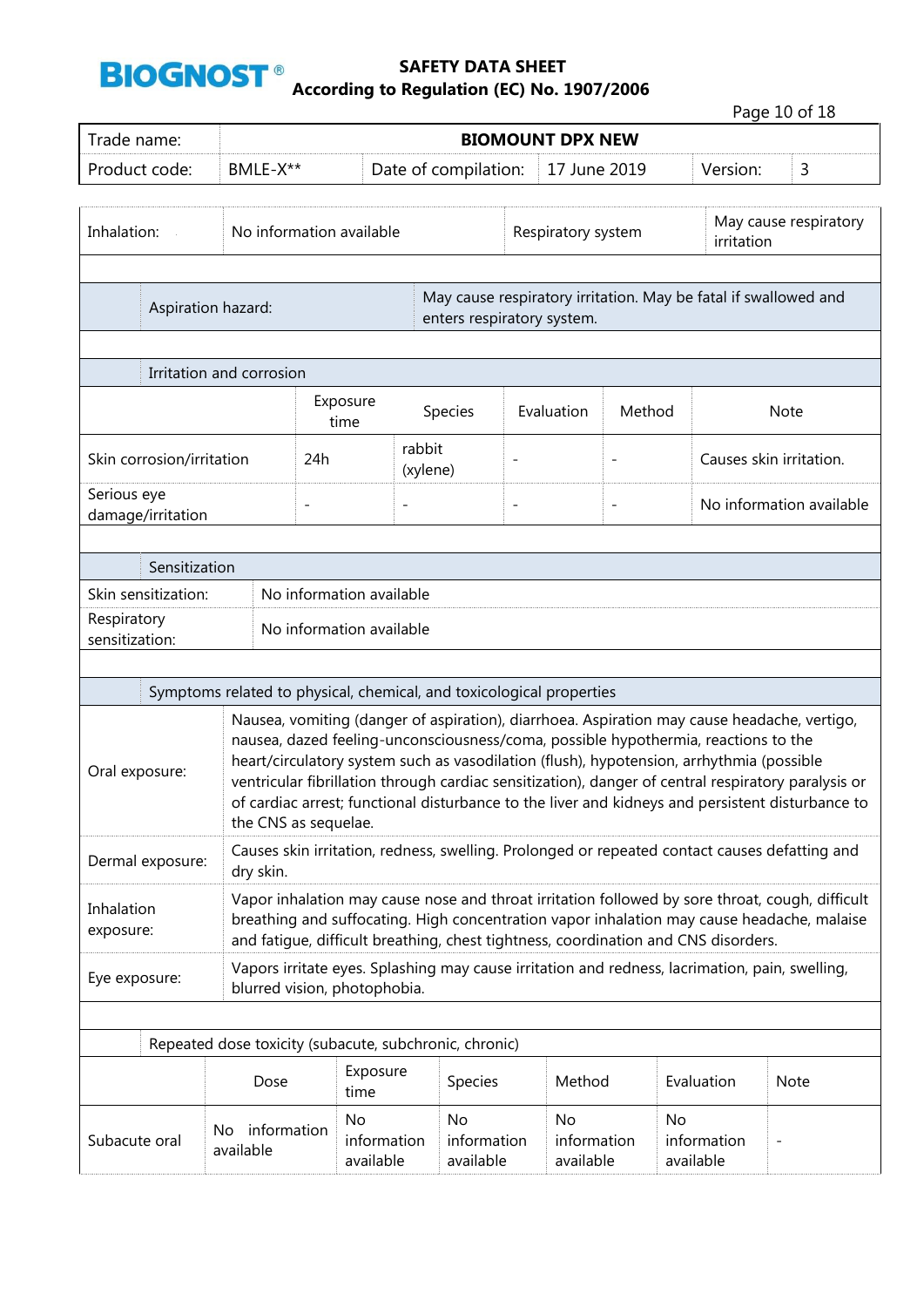

Page 11 of 18

| Trade name:   | <b>BIOMOUNT DPX NEW</b> |                                           |  |          |  |  |  |  |
|---------------|-------------------------|-------------------------------------------|--|----------|--|--|--|--|
| Product code: | BMLE-X**                | Date of compilation: $\vert$ 17 June 2019 |  | Version: |  |  |  |  |

| Subacute<br>dermal       | information<br>No.<br>available | <b>No</b><br>information<br>available | <b>No</b><br>information<br>available | <b>No</b><br>information<br>available | <b>No</b><br>information<br>available |                          |
|--------------------------|---------------------------------|---------------------------------------|---------------------------------------|---------------------------------------|---------------------------------------|--------------------------|
| Subacute<br>inhalation   | No information<br>available     | <b>No</b><br>information<br>available | <b>No</b><br>information<br>available | <b>No</b><br>information<br>available | <b>No</b><br>information<br>available | $\overline{\phantom{a}}$ |
| Subchronic oral          | information<br>No.<br>available | <b>No</b><br>information<br>available | <b>No</b><br>information<br>available | <b>No</b><br>information<br>available | <b>No</b><br>information<br>available |                          |
| Subchronic<br>dermal     | No information<br>available     | <b>No</b><br>information<br>available | <b>No</b><br>information<br>available | <b>No</b><br>information<br>available | <b>No</b><br>information<br>available |                          |
| Subchronic<br>inhalation | information<br>No.<br>available | No<br>information<br>available        | No<br>information<br>available        | No<br>information<br>available        | No<br>information<br>available        | $\overline{\phantom{a}}$ |
| Chronic oral             | information<br>No<br>available  | No<br>information<br>available        | <b>No</b><br>information<br>available | <b>No</b><br>information<br>available | <b>No</b><br>information<br>available |                          |
| Chronic dermal           | No information<br>available     | <b>No</b><br>information<br>available | <b>No</b><br>information<br>available | <b>No</b><br>information<br>available | <b>No</b><br>information<br>available |                          |
| Chronic<br>inhalation    | No information<br>available     | <b>No</b><br>information<br>available | <b>No</b><br>information<br>available | <b>No</b><br>information<br>available | <b>No</b><br>information<br>available | $\overline{\phantom{a}}$ |

| No information available<br>No information available<br>No information available<br>No information available<br>$\overline{\phantom{0}}$<br>No information available<br>No information available<br>No information available<br>No information available<br>$\overline{\phantom{a}}$<br>No information available<br>No information available<br>No information available<br>No information available<br>No information available<br>No information available<br>No information available<br>No information available<br>$\overline{\phantom{a}}$<br>Central<br>May cause<br>nervous<br>system,<br>No information available<br>liver, kidney |               | Specific effects | Target organ | <b>Note</b>       |
|---------------------------------------------------------------------------------------------------------------------------------------------------------------------------------------------------------------------------------------------------------------------------------------------------------------------------------------------------------------------------------------------------------------------------------------------------------------------------------------------------------------------------------------------------------------------------------------------------------------------------------------------|---------------|------------------|--------------|-------------------|
| Subacute dermal<br>Subacute inhalation<br>Subchronic oral<br>Subchronic dermal<br>Subchronic inhalation<br>Chronic dermal                                                                                                                                                                                                                                                                                                                                                                                                                                                                                                                   | Subacute oral |                  |              |                   |
| Chronic oral<br>Chronic inhalation                                                                                                                                                                                                                                                                                                                                                                                                                                                                                                                                                                                                          |               |                  |              |                   |
|                                                                                                                                                                                                                                                                                                                                                                                                                                                                                                                                                                                                                                             |               |                  |              |                   |
|                                                                                                                                                                                                                                                                                                                                                                                                                                                                                                                                                                                                                                             |               |                  |              |                   |
|                                                                                                                                                                                                                                                                                                                                                                                                                                                                                                                                                                                                                                             |               |                  |              |                   |
|                                                                                                                                                                                                                                                                                                                                                                                                                                                                                                                                                                                                                                             |               |                  |              |                   |
|                                                                                                                                                                                                                                                                                                                                                                                                                                                                                                                                                                                                                                             |               |                  |              |                   |
|                                                                                                                                                                                                                                                                                                                                                                                                                                                                                                                                                                                                                                             |               |                  |              |                   |
|                                                                                                                                                                                                                                                                                                                                                                                                                                                                                                                                                                                                                                             |               |                  |              | damage to organs. |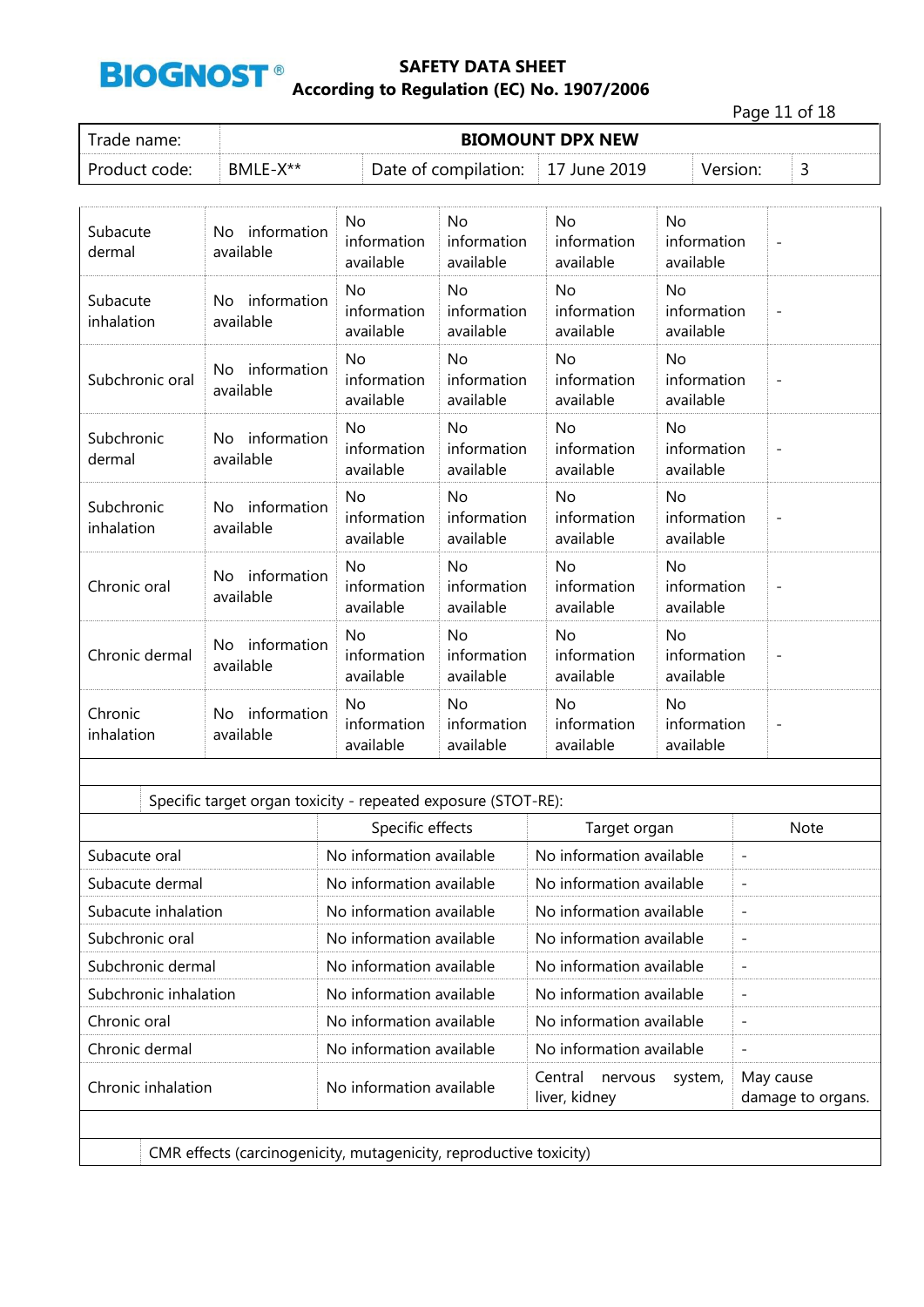

Page 12 of 18

| Trade name:   | <b>BIOMOUNT DPX NEW</b> |                                   |  |          |  |  |  |  |  |
|---------------|-------------------------|-----------------------------------|--|----------|--|--|--|--|--|
| Product code: | BMLE-X**                | Date of compilation: 17 June 2019 |  | Version: |  |  |  |  |  |

|       | Carcinogenicity:                                | No component of this product present at levels greater than or<br>equal to 0.1% is identified as probable, possible or confirmed<br>human carcinogen by IARC.               |                                          |  |  |  |  |
|-------|-------------------------------------------------|-----------------------------------------------------------------------------------------------------------------------------------------------------------------------------|------------------------------------------|--|--|--|--|
|       | Mutagenicity in-vitro:                          |                                                                                                                                                                             | No information available                 |  |  |  |  |
|       | Genotoxicity:                                   |                                                                                                                                                                             | No information available                 |  |  |  |  |
|       | Mutagenicity in-vivo:                           |                                                                                                                                                                             | No information available                 |  |  |  |  |
|       | Germ cell mutagenicity:                         |                                                                                                                                                                             | No information available                 |  |  |  |  |
|       | Reproductive toxicity:                          | Presumed human reproductive toxicant (Dibutyl phthalate).<br>Overexposure may cause reproductive disorder(s) based on<br>tests with laboratory animals.(Dibutyl phthalate). |                                          |  |  |  |  |
|       |                                                 |                                                                                                                                                                             |                                          |  |  |  |  |
|       | Summary of evaluation of the CMR<br>properties: |                                                                                                                                                                             | Studies did not demonstrate CMR effects. |  |  |  |  |
|       |                                                 |                                                                                                                                                                             |                                          |  |  |  |  |
| 11.2. | Practical experiences:                          |                                                                                                                                                                             |                                          |  |  |  |  |
|       | Classification observations:                    |                                                                                                                                                                             | No information available                 |  |  |  |  |
|       | Other observations:                             |                                                                                                                                                                             | No information available                 |  |  |  |  |
|       |                                                 |                                                                                                                                                                             |                                          |  |  |  |  |
| 11.3. | General notes:                                  |                                                                                                                                                                             |                                          |  |  |  |  |
|       |                                                 |                                                                                                                                                                             |                                          |  |  |  |  |

|                                        | <b>SECTION 12. Ecological information</b> |                          |                                                                                |                                       |                                                       |                          |  |  |  |  |  |  |
|----------------------------------------|-------------------------------------------|--------------------------|--------------------------------------------------------------------------------|---------------------------------------|-------------------------------------------------------|--------------------------|--|--|--|--|--|--|
| 12.1.<br><b>Toxicity</b>               |                                           |                          |                                                                                |                                       |                                                       |                          |  |  |  |  |  |  |
| Acute (short-term)<br>Dose<br>toxicity |                                           | Exposure<br>time         | Species                                                                        | Method                                | Evaluation                                            | <b>Note</b>              |  |  |  |  |  |  |
| Fish                                   | $LC_{50}$                                 | 96 hours                 | Oncorhynchus mykiss<br>(rainbow trout; xylene)<br>Pimephales promelas<br>(DBP) | <b>No</b><br>information<br>available | $3.3$ mg/l<br>(xylene)<br>$0.85$ mg/l<br>(DBP)        |                          |  |  |  |  |  |  |
| Crustacea:                             | $EC_{50}$                                 | 48 hours                 | Daphnia magna                                                                  | <b>No</b><br>information<br>available | 75.49 mg/l<br>(xylene)<br>$3.7 \text{ mg/l}$<br>(DBP) | -                        |  |  |  |  |  |  |
| Algae/aquatic<br>plants:               | $IC_{50}$                                 | 72 hours                 | Pseudokirchneriella<br>subcapitata                                             | <b>No</b><br>information<br>available | 72 mg/l<br>(xylene)                                   |                          |  |  |  |  |  |  |
| Other organisms:                       | $\overline{\phantom{a}}$                  | $\overline{\phantom{0}}$ | $\overline{\phantom{a}}$                                                       | $\overline{\phantom{a}}$              | $\overline{\phantom{a}}$                              | $\overline{\phantom{a}}$ |  |  |  |  |  |  |
| Chronic (long-term)<br>toxicity        | Doza                                      | Exposure<br>time         | <b>Species</b>                                                                 | Method                                | Evaluation                                            | <b>Note</b>              |  |  |  |  |  |  |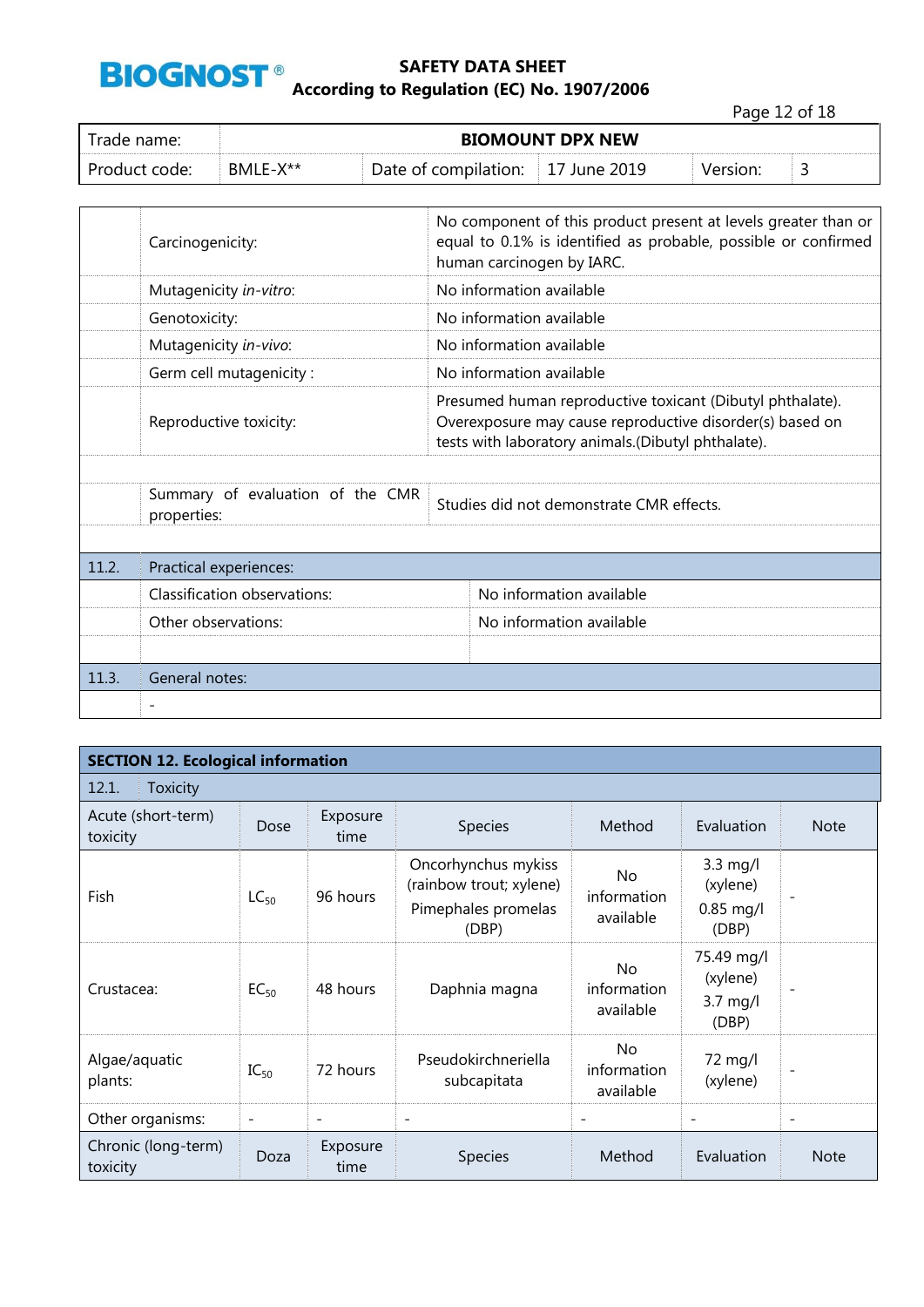

|                                                    |                                         |                |                                               |                             |                             |                                          |                                |                          |                                       | Page 13 of 18            |  |
|----------------------------------------------------|-----------------------------------------|----------------|-----------------------------------------------|-----------------------------|-----------------------------|------------------------------------------|--------------------------------|--------------------------|---------------------------------------|--------------------------|--|
| Trade name:                                        |                                         |                |                                               |                             |                             | <b>BIOMOUNT DPX NEW</b>                  |                                |                          |                                       |                          |  |
| Product code:                                      |                                         |                | BMLE-X**                                      |                             |                             | Date of compilation:                     |                                | 17 June 2019             | Version:                              | 3                        |  |
|                                                    |                                         |                |                                               |                             |                             |                                          |                                |                          |                                       |                          |  |
| Fish                                               |                                         |                | $LC_{50}$                                     | 96 hours                    |                             | No information<br>available              | <b>No</b>                      | information<br>available | <b>No</b><br>information<br>available | $\overline{\phantom{0}}$ |  |
| Crustacea:                                         |                                         |                | $EC_{50}$                                     | 48 hours                    |                             | No information<br>available              | <b>No</b>                      | information<br>available | <b>No</b><br>information<br>available | $\overline{a}$           |  |
| plants:                                            | Algae/aquatic<br>72 hours<br>$IC_{50}$  |                |                                               | No information<br>available | No                          | information<br>available                 | No<br>information<br>available | ÷                        |                                       |                          |  |
| Other organisms:                                   |                                         |                | $\overline{\phantom{a}}$                      | $\qquad \qquad -$           | $\overline{\phantom{a}}$    |                                          | $\overline{a}$                 |                          | $\overline{\phantom{a}}$              | $\overline{\phantom{a}}$ |  |
|                                                    |                                         |                |                                               |                             |                             |                                          |                                |                          |                                       |                          |  |
| 12.2.                                              |                                         |                | Persistence and degradability                 |                             |                             |                                          |                                |                          |                                       |                          |  |
|                                                    |                                         |                | Abiotic degradation                           |                             |                             |                                          |                                |                          |                                       |                          |  |
|                                                    |                                         |                | Degradation half-lives                        |                             |                             | Method                                   |                                |                          | Evaluation                            |                          |  |
| Marine<br>water                                    |                                         |                | No information available                      |                             |                             | No information available                 |                                | No information available |                                       |                          |  |
|                                                    | Fresh water<br>No information available |                |                                               |                             |                             | No information available                 |                                |                          | No information available              | $\qquad \qquad -$        |  |
| Air                                                | No information available                |                |                                               |                             |                             | No information available                 |                                |                          | No information available              | $\overline{a}$           |  |
| Soil<br>No information available                   |                                         |                |                                               | No information available    |                             |                                          | No information available       | $\overline{\phantom{a}}$ |                                       |                          |  |
|                                                    |                                         |                |                                               |                             |                             |                                          |                                |                          |                                       |                          |  |
|                                                    |                                         | Biodegradation |                                               |                             |                             |                                          |                                |                          |                                       |                          |  |
| % Degradation                                      |                                         |                | Time (days)                                   |                             | Method                      |                                          |                                | Evaluation               |                                       | Note                     |  |
| 81% (DBP)                                          |                                         |                | No<br>available                               | information                 |                             | No information<br>available<br>available |                                | No information           |                                       | Readily biodegradable.   |  |
|                                                    |                                         |                |                                               |                             |                             |                                          |                                |                          |                                       |                          |  |
|                                                    |                                         |                |                                               |                             |                             |                                          |                                |                          |                                       |                          |  |
| 12.3.                                              |                                         |                | Bioaccumulative potential                     |                             |                             |                                          |                                |                          |                                       |                          |  |
|                                                    |                                         |                | Octanol-water partition coefficient (log Kow) |                             |                             |                                          |                                |                          |                                       |                          |  |
| Value                                              |                                         |                | Concentration                                 | pH                          | °C                          | Method                                   |                                | Evaluation               |                                       | Note                     |  |
| information<br>log Kow<br>No.<br>2.95<br>available |                                         |                | No information<br>available                   |                             | No information<br>available | xylene                                   |                                |                          |                                       |                          |  |
|                                                    |                                         |                |                                               |                             |                             |                                          |                                |                          |                                       |                          |  |
|                                                    |                                         |                |                                               |                             |                             |                                          |                                |                          |                                       |                          |  |
|                                                    |                                         |                |                                               |                             |                             |                                          |                                |                          |                                       |                          |  |
|                                                    |                                         |                | <b>Bioconcentration Factor (BCF)</b>          |                             |                             |                                          |                                |                          |                                       |                          |  |
|                                                    | Value                                   |                | Species                                       |                             |                             | Method                                   |                                | Evaluation               |                                       | Note                     |  |
| 2.165 (DBP)                                        |                                         |                | Pimephales promelas<br>(fathead minnow)       |                             |                             | No information<br>available              | $\overline{\phantom{a}}$       |                          | does not<br>bioaccumulate             |                          |  |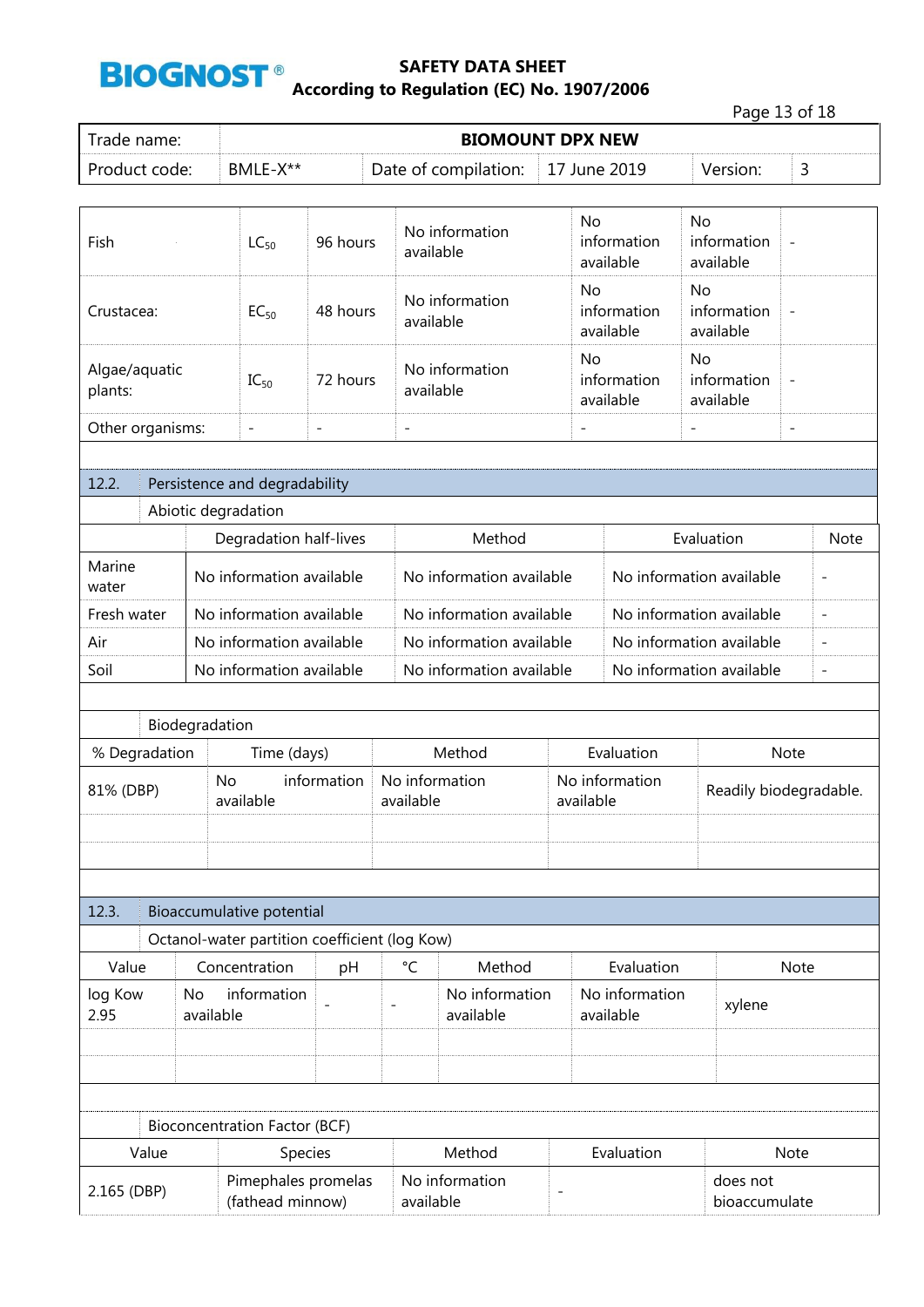

Page 14 of 18

|                                                                                                                                                                                                                                                                                                                                                                                                                |                                |             | <b>BIOMOUNT DPX NEW</b>               |                                             |                                       |                             |                                |                                       |                 |                             |                          |                          |                          |  |
|----------------------------------------------------------------------------------------------------------------------------------------------------------------------------------------------------------------------------------------------------------------------------------------------------------------------------------------------------------------------------------------------------------------|--------------------------------|-------------|---------------------------------------|---------------------------------------------|---------------------------------------|-----------------------------|--------------------------------|---------------------------------------|-----------------|-----------------------------|--------------------------|--------------------------|--------------------------|--|
| Trade name:<br>Product code:<br>Chronic ecotoxicity<br>Value<br>Chronic toxicity on fish<br>Chronic toxicity on<br>crustacea (Daphnia)<br>12.4.<br>Mobility in soil<br>Known or predicted distribution in environmental compartments:<br>No information available<br>Surface tension:<br>Value<br>No<br>available<br>Adsorption / desorption<br>Transport<br><b>No</b><br>Soil-Water<br>available<br><b>No</b> | BMLE-X**                       |             | Date of compilation:                  |                                             |                                       | 17 June 2019                |                                |                                       |                 | Version:                    | 3                        |                          |                          |  |
|                                                                                                                                                                                                                                                                                                                                                                                                                |                                |             |                                       |                                             |                                       |                             |                                |                                       |                 |                             |                          |                          |                          |  |
|                                                                                                                                                                                                                                                                                                                                                                                                                |                                |             |                                       |                                             |                                       |                             |                                |                                       |                 |                             |                          |                          |                          |  |
|                                                                                                                                                                                                                                                                                                                                                                                                                |                                |             |                                       |                                             |                                       |                             |                                |                                       |                 |                             |                          |                          |                          |  |
|                                                                                                                                                                                                                                                                                                                                                                                                                |                                |             |                                       |                                             |                                       |                             |                                |                                       |                 |                             |                          |                          |                          |  |
|                                                                                                                                                                                                                                                                                                                                                                                                                |                                |             |                                       |                                             |                                       |                             |                                |                                       |                 |                             |                          |                          |                          |  |
|                                                                                                                                                                                                                                                                                                                                                                                                                |                                |             |                                       | Dose                                        | Exposure<br>time                      |                             | Species                        |                                       |                 | Method                      |                          | Evaluation               | <b>Note</b>              |  |
|                                                                                                                                                                                                                                                                                                                                                                                                                | $LC_{50}$                      |             |                                       | No<br><b>No</b><br>information<br>available |                                       | information<br>available    |                                | <b>No</b><br>information<br>available |                 | <b>No</b><br>available      | information              | $\overline{\phantom{a}}$ |                          |  |
| $EC_{50}$                                                                                                                                                                                                                                                                                                                                                                                                      |                                |             | <b>No</b><br>information<br>available | <b>No</b>                                   | information<br>available              |                             | No<br>information<br>available |                                       | No<br>available | information                 | $\overline{\phantom{a}}$ |                          |                          |  |
|                                                                                                                                                                                                                                                                                                                                                                                                                |                                |             |                                       |                                             |                                       |                             |                                |                                       |                 |                             |                          |                          |                          |  |
|                                                                                                                                                                                                                                                                                                                                                                                                                |                                |             |                                       |                                             |                                       |                             |                                |                                       |                 |                             |                          |                          |                          |  |
|                                                                                                                                                                                                                                                                                                                                                                                                                |                                |             |                                       |                                             |                                       |                             |                                |                                       |                 |                             |                          |                          |                          |  |
|                                                                                                                                                                                                                                                                                                                                                                                                                |                                |             |                                       |                                             |                                       |                             |                                |                                       |                 |                             |                          |                          |                          |  |
|                                                                                                                                                                                                                                                                                                                                                                                                                |                                |             |                                       |                                             |                                       |                             |                                |                                       |                 |                             |                          |                          |                          |  |
|                                                                                                                                                                                                                                                                                                                                                                                                                | $^{\circ}$ C                   |             |                                       |                                             |                                       |                             | Concentration                  |                                       |                 |                             | Method                   |                          | Note                     |  |
|                                                                                                                                                                                                                                                                                                                                                                                                                |                                | information |                                       | No                                          | information<br>available              |                             | No information<br>available    |                                       |                 | No information available    |                          |                          | $\overline{\phantom{m}}$ |  |
|                                                                                                                                                                                                                                                                                                                                                                                                                |                                |             |                                       |                                             |                                       |                             |                                |                                       |                 |                             |                          |                          |                          |  |
|                                                                                                                                                                                                                                                                                                                                                                                                                |                                |             |                                       |                                             |                                       |                             |                                |                                       |                 |                             |                          |                          |                          |  |
|                                                                                                                                                                                                                                                                                                                                                                                                                |                                |             |                                       |                                             |                                       |                             |                                |                                       |                 |                             |                          |                          |                          |  |
|                                                                                                                                                                                                                                                                                                                                                                                                                |                                |             | A/D coefficient<br>Henry's constant   |                                             | log Kow                               |                             | Evaporation rate               |                                       |                 | Method                      |                          |                          | Note                     |  |
|                                                                                                                                                                                                                                                                                                                                                                                                                |                                |             | information                           |                                             | information<br><b>No</b><br>available |                             | No information<br>available    |                                       |                 | No information<br>available | $\overline{\phantom{0}}$ |                          |                          |  |
| Water-Air                                                                                                                                                                                                                                                                                                                                                                                                      |                                | available   | information                           |                                             | information<br><b>No</b><br>available |                             | No information<br>available    |                                       |                 | No information<br>available |                          | $\overline{a}$           |                          |  |
| Soil-Air                                                                                                                                                                                                                                                                                                                                                                                                       | information<br>No<br>available |             | information<br><b>No</b><br>available |                                             | No information<br>available           | No information<br>available |                                |                                       | $\overline{a}$  |                             |                          |                          |                          |  |
|                                                                                                                                                                                                                                                                                                                                                                                                                |                                |             |                                       |                                             |                                       |                             |                                |                                       |                 |                             |                          |                          |                          |  |
| 12.5.                                                                                                                                                                                                                                                                                                                                                                                                          |                                |             | Results of PBT and vPvB assessment    |                                             |                                       |                             |                                |                                       |                 |                             |                          |                          |                          |  |
|                                                                                                                                                                                                                                                                                                                                                                                                                |                                |             | No information available              |                                             |                                       |                             |                                |                                       |                 |                             |                          |                          |                          |  |
|                                                                                                                                                                                                                                                                                                                                                                                                                |                                |             |                                       |                                             |                                       |                             |                                |                                       |                 |                             |                          |                          |                          |  |
| 12.6.                                                                                                                                                                                                                                                                                                                                                                                                          |                                |             | Other adverse effects                 |                                             |                                       |                             |                                |                                       |                 |                             |                          |                          |                          |  |
|                                                                                                                                                                                                                                                                                                                                                                                                                |                                |             | No information available              |                                             |                                       |                             |                                |                                       |                 |                             |                          |                          |                          |  |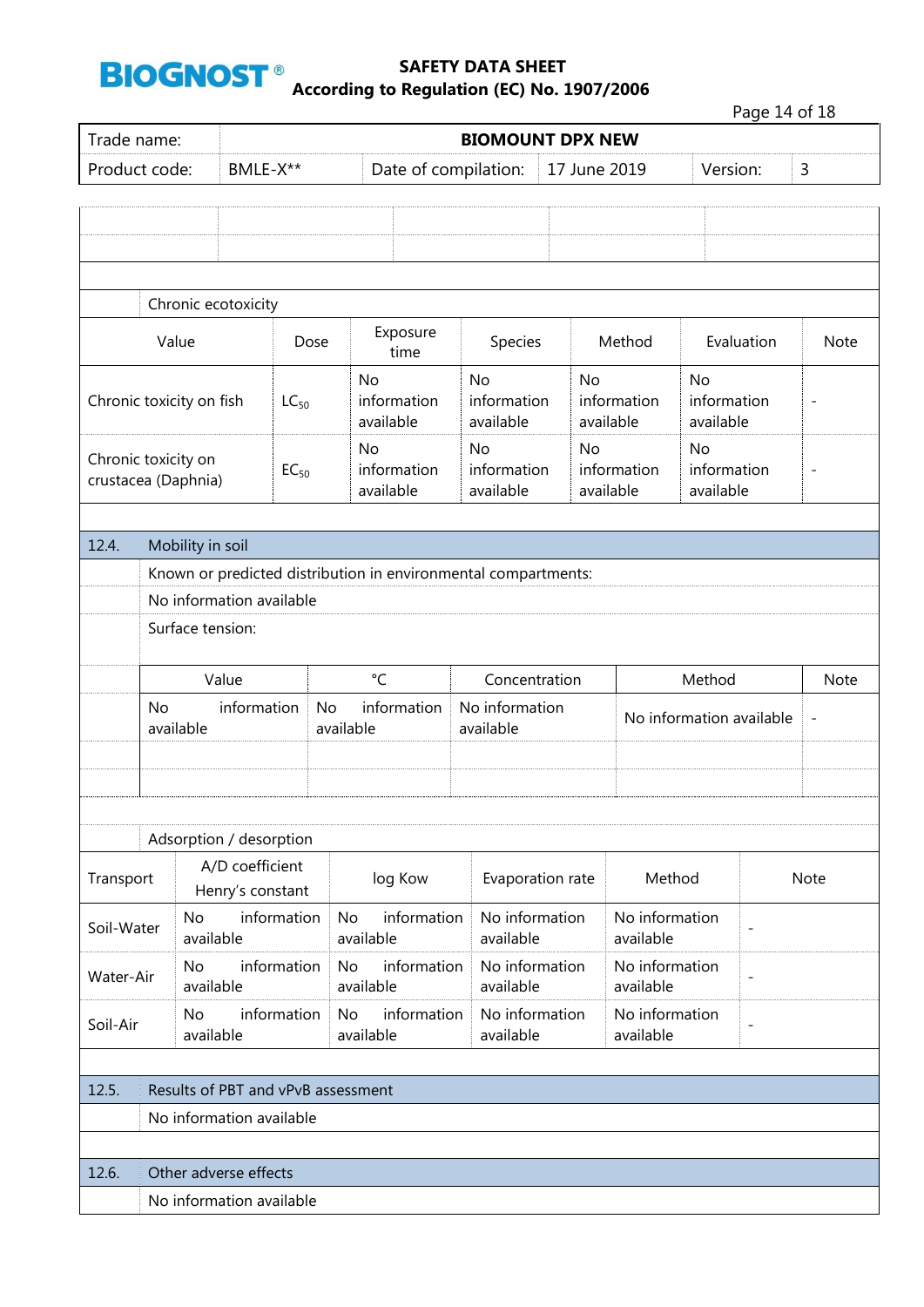

Page 15 of 18

| Trade name:   |          | <b>BIOMOUNT DPX NEW</b> |                          |          |  |
|---------------|----------|-------------------------|--------------------------|----------|--|
| Product code: | BMLE-X** | Date of compilation:    | $\parallel$ 17 June 2019 | Version: |  |

|                               | <b>SECTION 13. Disposal considerations</b>                                                                                                                                                                                                                                                                                                     |                                                                                                |  |
|-------------------------------|------------------------------------------------------------------------------------------------------------------------------------------------------------------------------------------------------------------------------------------------------------------------------------------------------------------------------------------------|------------------------------------------------------------------------------------------------|--|
| 13.1.                         | Waste processing methods                                                                                                                                                                                                                                                                                                                       |                                                                                                |  |
|                               |                                                                                                                                                                                                                                                                                                                                                |                                                                                                |  |
| 13.1.1.                       | Product/Packaging disposal:                                                                                                                                                                                                                                                                                                                    |                                                                                                |  |
|                               | Protection.                                                                                                                                                                                                                                                                                                                                    | Submit for disposal to the legal person authorized by the Ministry of Environmental and Nature |  |
| 13.1.2.                       |                                                                                                                                                                                                                                                                                                                                                | Waste codes/waste designations according to Low:                                               |  |
|                               |                                                                                                                                                                                                                                                                                                                                                | Disposal must be made according to official regulations.                                       |  |
| 13.1.3.                       | Waste tretment - relevant information                                                                                                                                                                                                                                                                                                          |                                                                                                |  |
|                               | No information available                                                                                                                                                                                                                                                                                                                       |                                                                                                |  |
| 13.1.4.                       | Sewage disposal - relevant information:                                                                                                                                                                                                                                                                                                        |                                                                                                |  |
|                               |                                                                                                                                                                                                                                                                                                                                                | Waste must not be disposed of into the sewage system.                                          |  |
| 13.1.5.                       | Other disposal recommendations:                                                                                                                                                                                                                                                                                                                |                                                                                                |  |
|                               | Do not dispose of the product's remains into the sewage system. Submit the remains to the collectors<br>authorized by the ministry in charge. Do not dispose of the packaging into the sewage system. Submit<br>the packaging to the collectors authorized by the ministry in charge. Do not dispose of in places where<br>ignition may occur. |                                                                                                |  |
| 13.1.6.                       | Relevant Community provisions:                                                                                                                                                                                                                                                                                                                 |                                                                                                |  |
|                               |                                                                                                                                                                                                                                                                                                                                                | Disposal must be made according to official regulations.                                       |  |
|                               |                                                                                                                                                                                                                                                                                                                                                |                                                                                                |  |
|                               | <b>SECTION 14. Transport information</b>                                                                                                                                                                                                                                                                                                       |                                                                                                |  |
|                               | Transporting/shipment by road (ADR)                                                                                                                                                                                                                                                                                                            |                                                                                                |  |
| UN number:                    |                                                                                                                                                                                                                                                                                                                                                | 1307                                                                                           |  |
| UN proper shipping name:      |                                                                                                                                                                                                                                                                                                                                                | Xylenes                                                                                        |  |
| Transport hazard class(es):   |                                                                                                                                                                                                                                                                                                                                                | 3                                                                                              |  |
| Packing group:                |                                                                                                                                                                                                                                                                                                                                                | Ш                                                                                              |  |
| Environmental hazards:        |                                                                                                                                                                                                                                                                                                                                                | $\overline{a}$                                                                                 |  |
| Special precautions for user: |                                                                                                                                                                                                                                                                                                                                                | $\qquad \qquad -$                                                                              |  |
|                               | Transporting/shipment by rail (RID)                                                                                                                                                                                                                                                                                                            |                                                                                                |  |
| UN number:                    |                                                                                                                                                                                                                                                                                                                                                | 1307                                                                                           |  |
| UN proper shipping name:      |                                                                                                                                                                                                                                                                                                                                                | Xylenes                                                                                        |  |
|                               | Transport hazard class(es):                                                                                                                                                                                                                                                                                                                    | 3                                                                                              |  |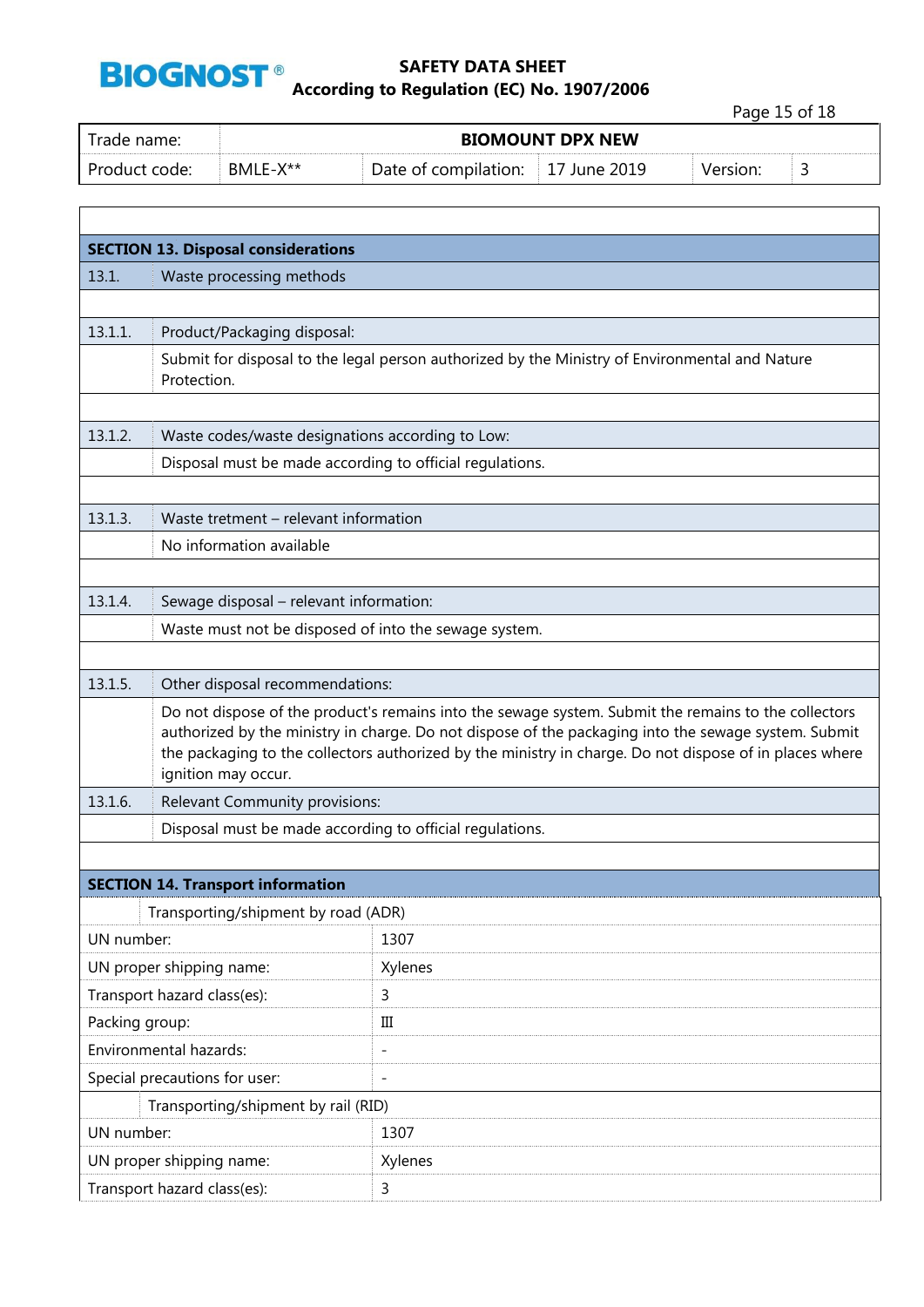

Page 16 of 18

| Trade name:                                                                                               |                                                 |                          | <b>BIOMOUNT DPX NEW</b> |          |   |
|-----------------------------------------------------------------------------------------------------------|-------------------------------------------------|--------------------------|-------------------------|----------|---|
| BMLE-X**<br>Product code:                                                                                 |                                                 | Date of compilation:     | 17 June 2019            | Version: | 3 |
|                                                                                                           |                                                 |                          |                         |          |   |
| Packing group:                                                                                            |                                                 | Ш                        |                         |          |   |
| Environmental hazards:                                                                                    |                                                 |                          |                         |          |   |
| Special precautions for user:                                                                             |                                                 | $\overline{a}$           |                         |          |   |
|                                                                                                           | Transporting/shipment by inland waterways (ADN) |                          |                         |          |   |
| UN number:                                                                                                |                                                 | 1307                     |                         |          |   |
| UN proper shipping name:                                                                                  |                                                 | Xylenes                  |                         |          |   |
| Transport hazard class(es):                                                                               |                                                 | 3                        |                         |          |   |
| Packing group:                                                                                            |                                                 | Ш                        |                         |          |   |
| Environmental hazards:                                                                                    |                                                 | $\overline{a}$           |                         |          |   |
| Special precautions for user:                                                                             |                                                 | $\overline{a}$           |                         |          |   |
|                                                                                                           | Transporting/shipment by sea (IMDG)             |                          |                         |          |   |
| UN number:                                                                                                |                                                 | 1307                     |                         |          |   |
| UN proper shipping name:                                                                                  |                                                 | Xylenes                  |                         |          |   |
| Transport hazard class(es):                                                                               |                                                 | 3                        |                         |          |   |
| Packing group:                                                                                            |                                                 | $\rm III$                |                         |          |   |
| Environmental hazards:                                                                                    |                                                 | $\overline{\phantom{0}}$ |                         |          |   |
| Special precautions for user:                                                                             |                                                 | $\overline{a}$           |                         |          |   |
| Transport<br>in<br>bulk<br>condition<br>in<br>accordance with Annex II. of MARPOL<br>73/78 and IBC Codex: |                                                 | $\qquad \qquad -$        |                         |          |   |
|                                                                                                           | Transporting/shipment by air (ICAO-TI/IATA-DGR) |                          |                         |          |   |
| UN number:                                                                                                |                                                 | 1307                     |                         |          |   |
| UN proper shipping name:                                                                                  |                                                 | Xylenes                  |                         |          |   |
| Transport hazard class(es):                                                                               |                                                 | 3                        |                         |          |   |
| Packing group:                                                                                            |                                                 | $\rm III$                |                         |          |   |
| Environmental hazards:                                                                                    |                                                 | $\overline{\phantom{0}}$ |                         |          |   |
| Special precautions for user:                                                                             |                                                 | $\overline{\phantom{0}}$ |                         |          |   |
|                                                                                                           |                                                 |                          |                         |          |   |
| Further information:                                                                                      | $\qquad \qquad -$                               |                          |                         |          |   |

| <b>SECTION 15. Regulatory information</b> |                                                                                                |                          |  |
|-------------------------------------------|------------------------------------------------------------------------------------------------|--------------------------|--|
| 15.1.                                     | Safety, health and environmental regulations/legislation specific for the substance or mixture |                          |  |
|                                           | EU regulations                                                                                 |                          |  |
|                                           | Authorisation and/or restrictions on use                                                       |                          |  |
|                                           | Authorisations:                                                                                |                          |  |
|                                           | Restrictions:                                                                                  | $\overline{\phantom{0}}$ |  |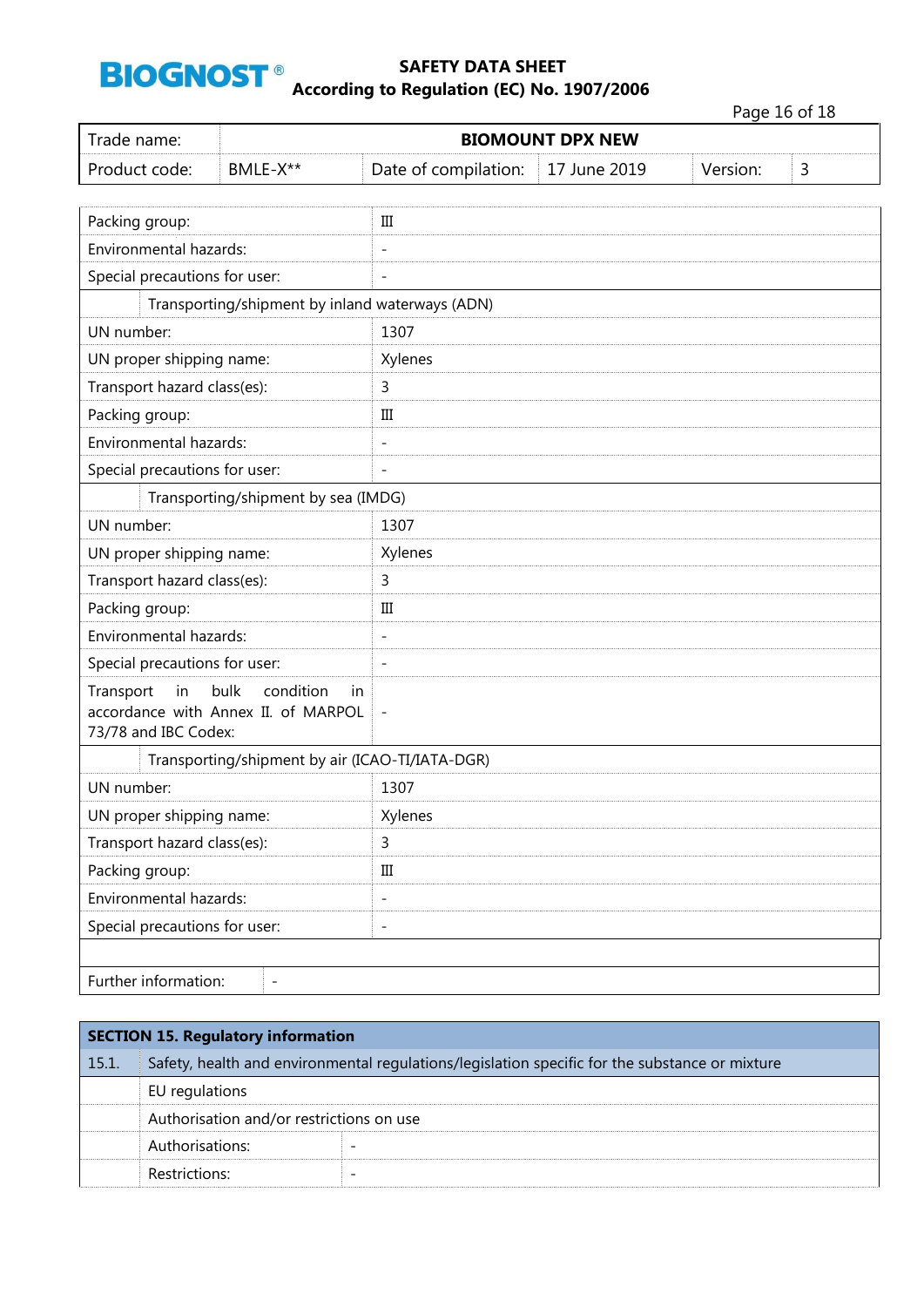

Page 17 of 18

| Trade name:   | <b>BIOMOUNT DPX NEW</b> |                                           |          |  |
|---------------|-------------------------|-------------------------------------------|----------|--|
| Product code: | BMLE-X**                | Date of compilation: $\vert$ 17 June 2019 | Version: |  |

|       |                            | EC Regulation No. 1906/2007 and EC Regulation No. 1272/2008 of the<br>European Parliament and the European Council;                                                                                                                                                                                                                                                                              |
|-------|----------------------------|--------------------------------------------------------------------------------------------------------------------------------------------------------------------------------------------------------------------------------------------------------------------------------------------------------------------------------------------------------------------------------------------------|
|       | Other EU regulations:      | The European Commission Regulation No. 453/2010 on changes and<br>amendments to the Regulation (EC) No. 1907/2006 of the European<br>Parliament and Council on registration, evaluation, authorization and<br>restriction of chemical substances (REACH);                                                                                                                                        |
|       |                            | EC Regulation No. 2037/200 of the European Parliament and Council of 29<br>June 2000 on ozone-depleting substances;                                                                                                                                                                                                                                                                              |
|       |                            | EC Regulation No. 689/2008 of the European Parliament and Council of 17<br>June 2008 concerning the export and import of dangerous chemicals;                                                                                                                                                                                                                                                    |
|       |                            | EC Regulation No. 850/2004 of the European Parliament and Council of 29<br>April 2004 on persistent organic pollutants;                                                                                                                                                                                                                                                                          |
|       |                            | Directive 2008/98/EC of the European Parliament and Council of 19<br>November 2008 on waste and repealing certain Directives                                                                                                                                                                                                                                                                     |
|       | quideline)                 | Information according 1999/13/EC about limitation of emissions of volatile organic compounds (VOC-                                                                                                                                                                                                                                                                                               |
|       | National legislation:      | Chemicals Act, Regulation on classification, packaging and labeling of<br>dangerous substances, Ordinance on occupational exposure limit values<br>and on biological limit values, Regulation on categories, types and<br>classification of waste with a waste catalog and list of hazardous waste,<br>Ordinance on writing Material safety data sheet, Transport of Hazardous<br>Substances Act |
| 15.2. | Chemical safety assessment |                                                                                                                                                                                                                                                                                                                                                                                                  |
|       | None                       |                                                                                                                                                                                                                                                                                                                                                                                                  |

|                | <b>SECTION 16. Other information</b>             |                                                                                                                                                                                                                                                  |  |  |  |
|----------------|--------------------------------------------------|--------------------------------------------------------------------------------------------------------------------------------------------------------------------------------------------------------------------------------------------------|--|--|--|
| 16.1.          | Indication of changes:                           |                                                                                                                                                                                                                                                  |  |  |  |
| 16.2.          | <b>Abbreviations</b><br>and<br>acronyms:         | <b>PBT</b><br>Stable, bioaccumulative and toxic<br>Strongly stable and strongly bioaccumulative<br>vPvB<br>Lethal dose, 50%<br>$LD_{50}$<br>Lethal concentration, 50%<br>$LC_{50}$<br>STOT - SE Specific target organ toxicity - single exposure |  |  |  |
| 16.3.          | Key literature references<br>and source of data: |                                                                                                                                                                                                                                                  |  |  |  |
| 16.4.          | 1272/2008 (CLP)                                  | Classification and procedure used to derive the classification for mixture according to Regulation (EC)                                                                                                                                          |  |  |  |
| Classification |                                                  | Classification procedure                                                                                                                                                                                                                         |  |  |  |
|                |                                                  |                                                                                                                                                                                                                                                  |  |  |  |
| 16.5.          | Relevant H statements (number and full text)     |                                                                                                                                                                                                                                                  |  |  |  |